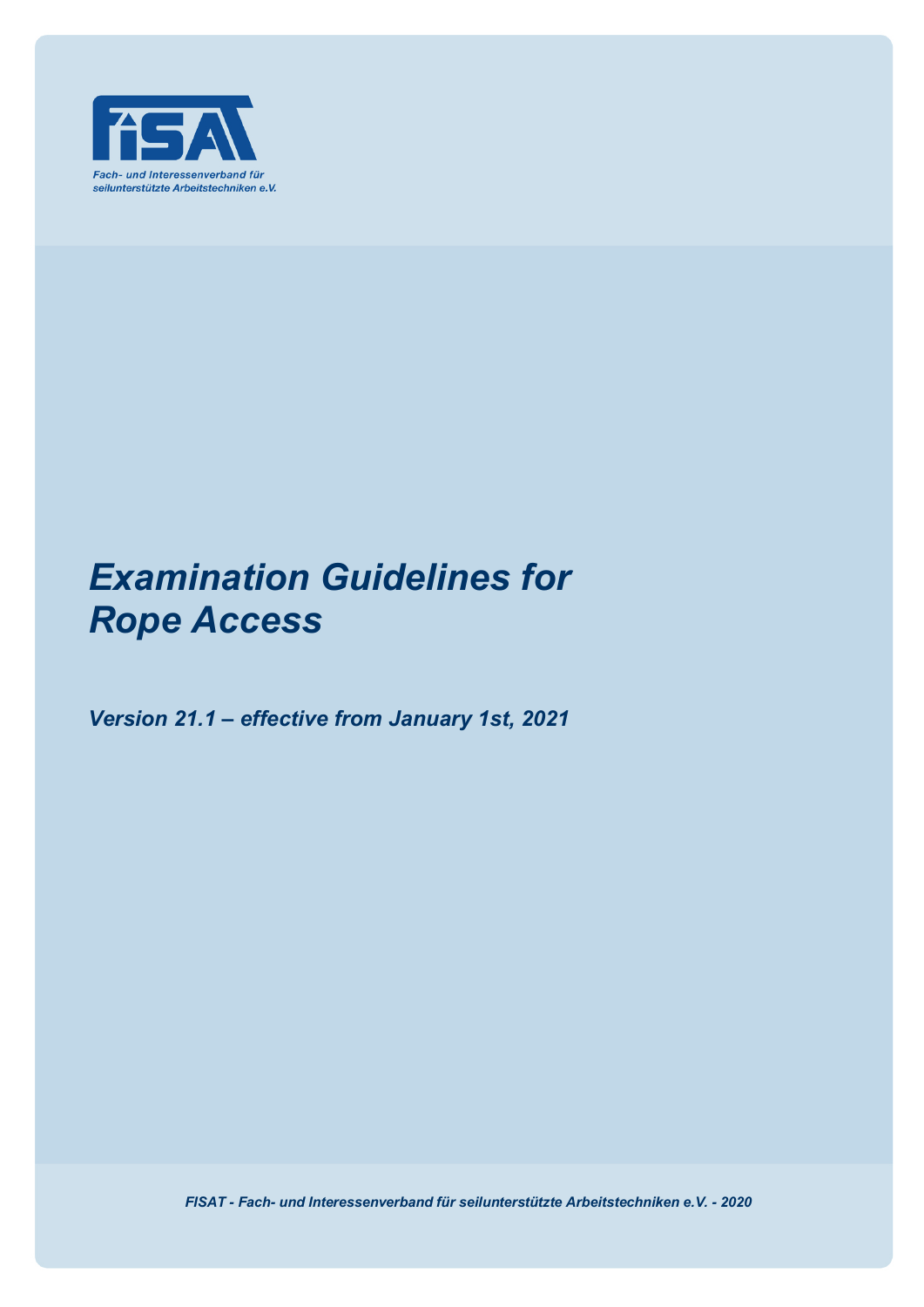# *Table of Contents*

| 0. |                                                                                     | <b>Area of Application</b>                                          | 3  |
|----|-------------------------------------------------------------------------------------|---------------------------------------------------------------------|----|
| 1. |                                                                                     | General                                                             | 3  |
|    | 1.1<br>1.2<br>1.3<br>1.5<br>1.6<br>1.7                                              |                                                                     |    |
| 2. |                                                                                     | <b>Admission and Admission Requirements</b>                         | 6  |
|    | 2.1<br>$2.4^{\circ}$                                                                |                                                                     |    |
| 3. |                                                                                     | <b>Composition of the Examination Team</b>                          | 7  |
| 4. |                                                                                     | <b>Course of the Examination</b>                                    | 8  |
|    | 4.1                                                                                 |                                                                     |    |
|    | 4.2<br>4.3                                                                          |                                                                     |    |
|    |                                                                                     |                                                                     |    |
| 5. |                                                                                     | <b>Content of the Examination</b>                                   | 10 |
|    | 5.1                                                                                 |                                                                     |    |
|    |                                                                                     |                                                                     |    |
|    |                                                                                     |                                                                     |    |
| 6. |                                                                                     | <b>Scoring and Evaluation Scale</b>                                 | 13 |
|    | 6.1                                                                                 |                                                                     |    |
|    | 6.2<br>6.3                                                                          |                                                                     |    |
|    | 6.4                                                                                 |                                                                     |    |
|    |                                                                                     |                                                                     |    |
| 7. |                                                                                     | <b>Exceptions</b>                                                   | 15 |
|    | 7.1                                                                                 |                                                                     |    |
|    |                                                                                     | 7.3 Prerequisites for Admission to the Examination Level 3,         |    |
|    |                                                                                     |                                                                     |    |
|    | 7.4                                                                                 |                                                                     |    |
|    |                                                                                     |                                                                     |    |
| 8. |                                                                                     | <b>Refresher Courses</b>                                            | 17 |
| 9. |                                                                                     | <b>References</b>                                                   | 19 |
|    |                                                                                     | Appendix 1 Evaluation Criteria for Practical Exams Level 1, 2 and 3 | 20 |
|    |                                                                                     | <b>Appendix 2 Minimum Requirements for Examination Sites</b>        | 24 |
|    | Appendix 3 Alternative Rendering of the Practical Experience to be Documented<br>29 |                                                                     |    |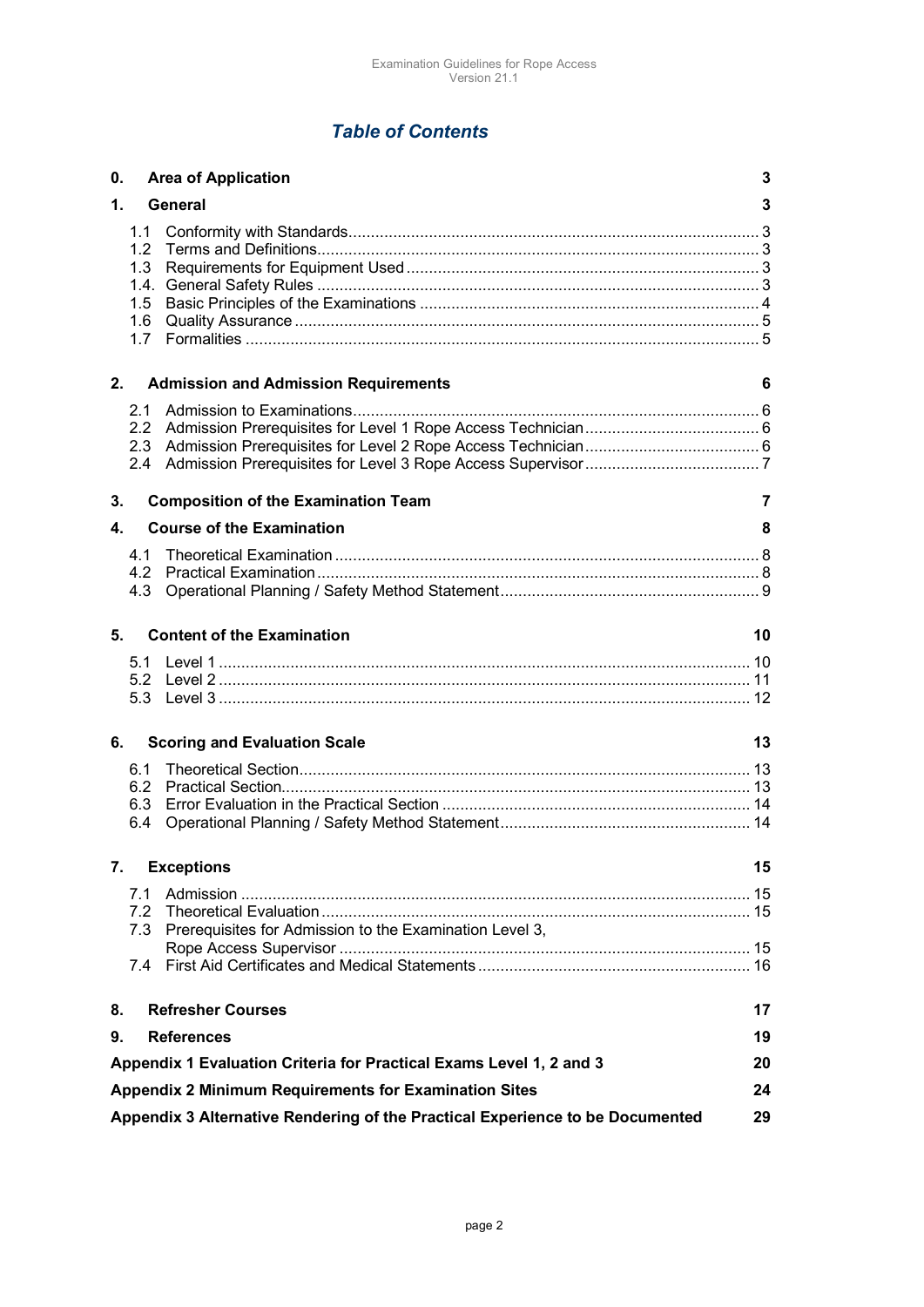# *0. Area of Application*

These examination guidelines apply to rope access of all kinds, except:

- a) Tree climbing techniques in tree care
- b) Outdoor education and rope courses (except commercial building and maintenance operations)
- c) Rope rescue operations (fire brigades and similar relief units)
- d) Canyoning
- e) Use of rope techniques in sports activities (except commercial building and maintenance operations)
- f) Caving / cave exploration under private law
- g) Use of PPE against falls from a height and associated rescue measures
- h) Use of rope techniques in leisure activities

# *1. General*

### *1.1 Conformity with Standards*

- 1.1.1 Rope Access is considered to be a use of work equipment as per German Industrial Safety Regulation "Betriebssicherheitsverordnung" (implementation of Directive 2009/104/EC) and may be conducted in accordance with FISAT's Safety and Working Guidelines for Rope Access. Other procedures may be followed if codified in the guidelines of other countries' guidelines and in accordance with recognized technical standards.
- 1.1.2 Rope Access may only be conducted by properly trained and certified users.

### *1.2 Terms and Definitions*

- 1.2.1 The basic user qualification is Level 1 Rope Access Technician.
- 1.2.2 Users with the next higher qualification Level 2 are designated as Rope Access Technicians.
- 1.2.3 Users with qualification Level 3 are designated as Rope Access Supervisors.

### *1.3 Requirements for Equipment Used*

- 1.3.1 Equipment used for Rope Access must be in conformity with valid standards, bear the CE mark, and exclude endangerment of the user.
- 1.3.2 In addition to top-quality, safe and frequently inspected rope access equipment, necessary additional PPE as identified in the risk assessment for the respective exam site must be worn. Wearing a hardhat (DIN EN 12492 or DIN EN 397) is mandatory.

### *1.4. General Safety Rules*

- 1.4.1 Examinations must be pre-planned and conducted so as to exclude danger. Requirements as outlined in the relevant rules and regulations (e.g. "Betriebssicherheitsverordnung", "Technische Regeln für Betriebssicherheit" and FISAT's "Safety and Working Guidelines for Rope Access") have to be respected. This applies in particular to supervision on site and the immediate assistance for an incapable person.
- 1.4.2 Individuals under the influence of alcohol, drugs, or mind-altering medications are to be excluded from the examination. The initial suspicion of the responsible assessor is sufficient for an exclusion.
- 1.4.3 Prior to each examination, instruction in accident prevention must be given and documented. Responsibility for this lies with the company conducting the training program.
- 1.4.4 Before admittance to the examination, the candidate must document adequate health conditions.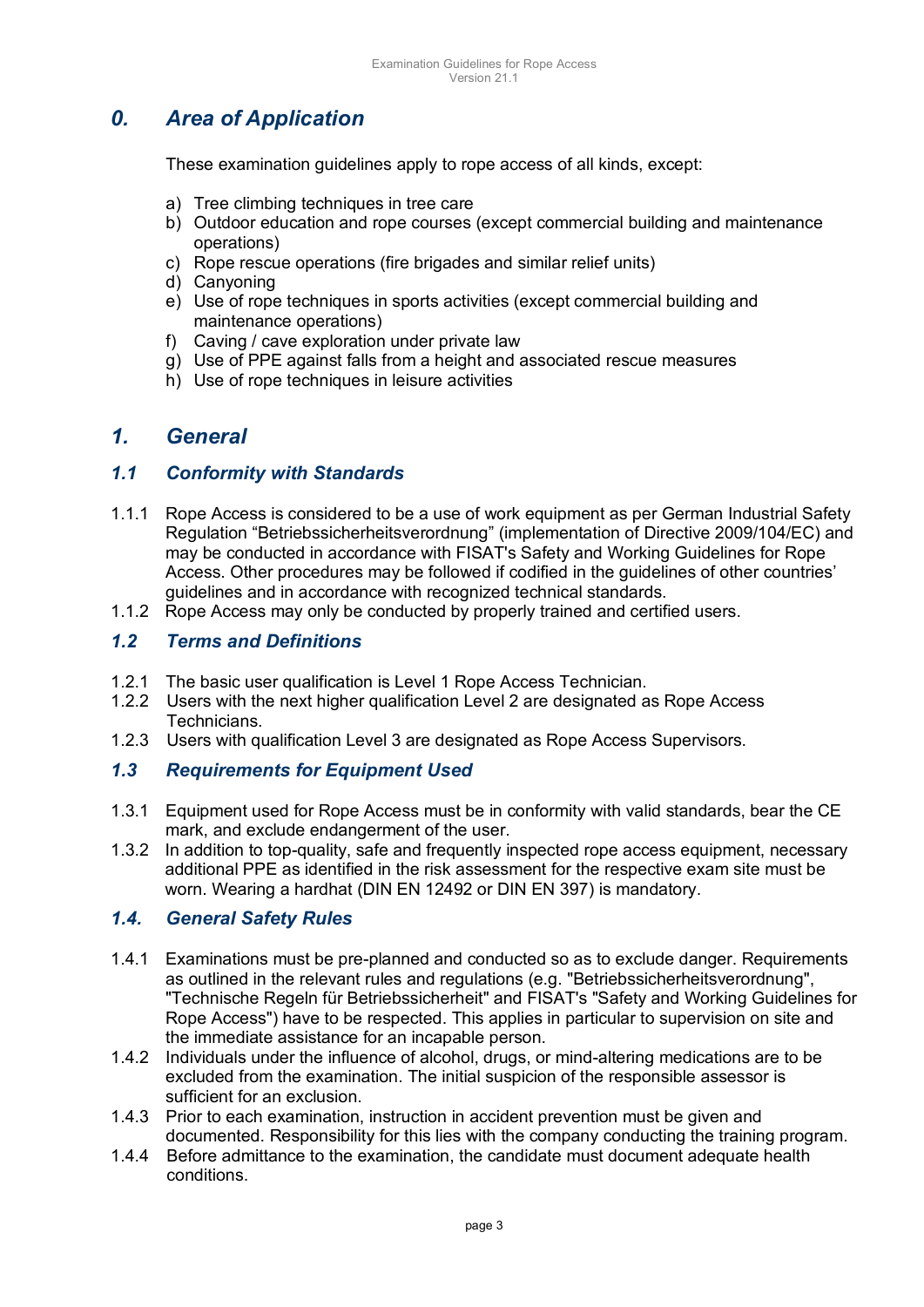- 1.4.5 Preparation of a risk assessment for each exam site is mandatory. The responsible assessor has the right of access to all relevant documents.
- 1.4.6 Conformity of the exam site with the minimum requirements as described in Appendix 2 of the Examination Guidelines for Rope Access must be demonstrated before the first examination is carried out.

### *1.5 Basic Principles of the Examinations*

FISAT (Fach- und Interessenverband für seilunterstützte Arbeitstechniken e.V.) authorizes their certification body FISAT ZertOrga GmbH (Plautstraße 80, 04179 Leipzig) with the organizational and administrative execution of examinations and refresher courses. A contractual agreement is concluded for each individual event between the training company and FISAT ZertOrga GmbH. There is no direct contractual agreement between the candidate and FISAT or FISAT ZertOrga GmbH.

Only approved and listed training companies are authorized to conduct examinations and refresher courses. Secondary purchase of those services and execution by third parties is prohibited.

- 1.5.1 The examination must be taken in German language. All admission prerequisites have to be substantiated in German language. Upon special application to the certification body FISAT ZertOrga GmbH, the examinations Level 1, Level 2 and Level 3 may also be conducted in English language. Only registered training companies may apply for an examination in English. The written request has to be sent to FISAT ZertOrga GmbH at least two weeks prior to the required date. Confirmation is based upon the availability of an assessor who is fluent in English. There is no legal entitlement to an English language examination.
- 1.5.2 Examinations are not public. Besides the candidates, only the presence of the assessor and the trainer are allowed. Exceptions can only be made upon application to the certification body FISAT ZertOrga GmbH.
- 1.5.3 The examination is divided into various sections, one theoretical and one practical as well as operational planning for Level 3, Rope Access Supervisor.

The following applies to all examinations:

If one section of the examination is not passed, that particular section (theoretical, practical, operational planning) must be repeated. The assessor is authorized to present individual candidates with special tasks for examination in case of doubt.

Subsections of the examination Level 1 are:

a) theoretical section

b) practical section

Subsections of the examination Level 2 are:

- a) theoretical section
- b) practical section

Subsections of the examination Level 3, Rope Access Supervisor are:

a) theoretical section

b) operational planning – Elaboration of an access and rescue concept including risk assessment

c) practical section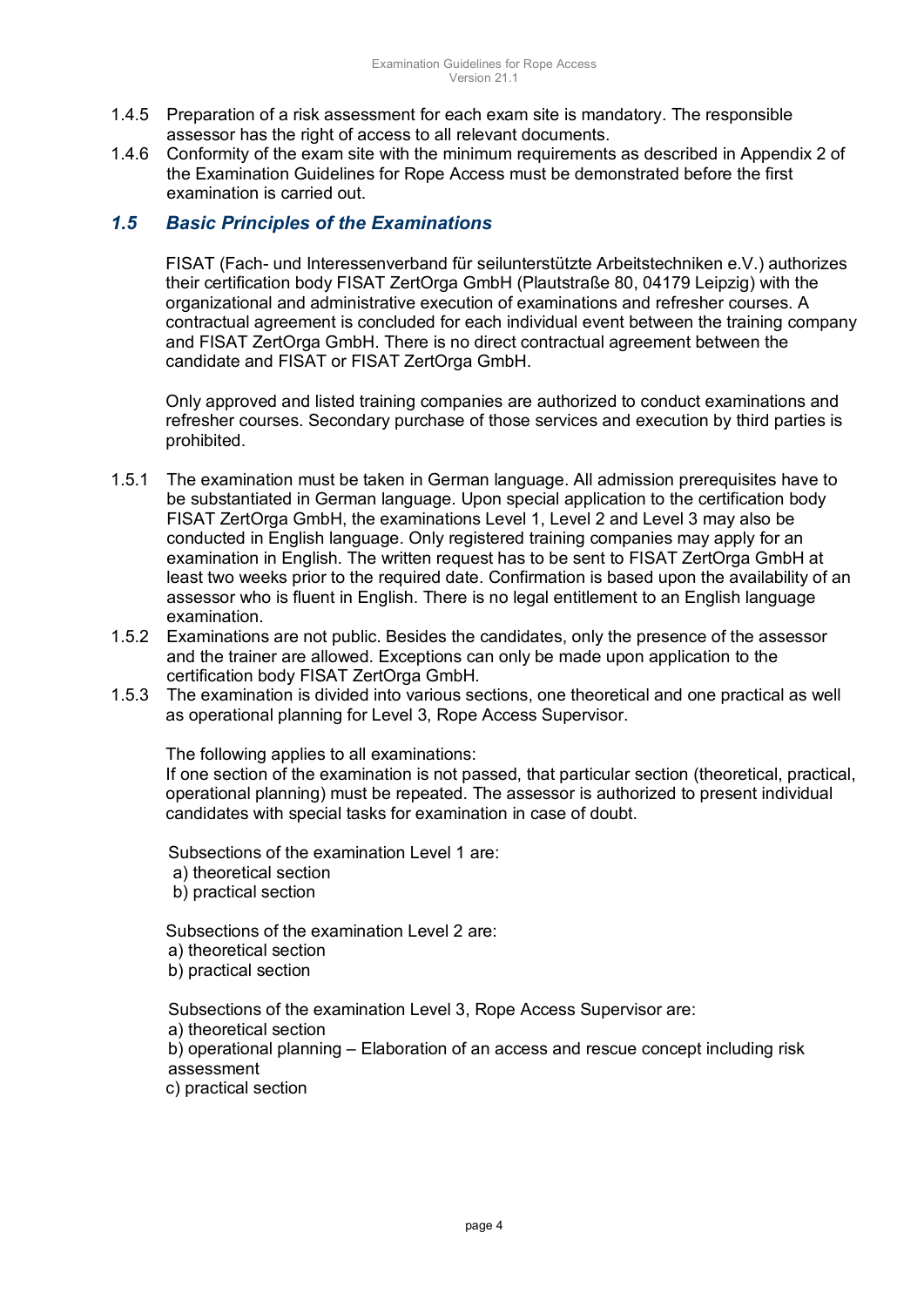- 1.5.4 In order to receive certification of successfully completing the examination, the candidate must pass each and every subsection. A repeat examination for sections not passed can take place no earlier than one week after the original examination. All sections of the examination must have been passed within 6 months. Within this period of time, three repeat examinations may be taken with a time lapse of one week after the previous examination. Should the examination not be passed by the third repeat exam, it can only be repeated again at the earliest twelve months after the last examination taken.
- 1.5.5 Certificates and identification cards are centrally issued by FISAT ZertOrga GmbH and sent to either the candidate, his employer or the conducting training company after successfully passing the entire exam. Responsibility for indicating the correct recipient and maintaining the correct postal addresses lies with the training company. Upon completion of the exam, candidates receive a confirmation of participation with the results, passed or failed, for the individual subsections of the examination. The confirmation of participation is issued by the assessor and, if the exam is passed, serves as temporary certificate (valid for a maximum of two weeks) until the receipt of the examination certificate and identification card.
- 1.5.6 The ID cards are valid only for the areas of Rope Access and bear a five digit serial number for distinct identification of the holder. ID cards and certificates are valid for 12 months from the date of the examination and, after passing a refresher course, will be revalidated by FISAT ZertOrga GmbH and sent to the candidate.
- 1.5.7 Candidates may appeal examination results. Prerequisite for this is receipt of the appeal in the office of FISAT, Plautstraße 80, 04179 Leipzig, Germany. In the case of an appeal, the examination documents will be anonymized and re-evaluated by three independent assessors. The candidate will be informed in writing of the decision.
- 1.5.8 An inspection of examination records is not intended for the participant.
- 1.5.9 If a resignation occurs after the beginning of the examination or if a registered candidate does not take part without good cause, all parts of the examination are considered as failed. The reason for the resignation must be communicated immediately and must be proven to the certification body FISAT ZertOrga GmbH no later than third working day after the examination date. In case of an illness, the presentation of a medical certificate is required.

### *1.6 Quality Assurance*

- 1.6.1 FISAT may revoke qualification certifications in the case of flagrant violations of FISAT's Safety and Working Guidelines for Rope Access.
- 1.6.2 With receipt of certification from FISAT's certification body FISAT ZertOrga GmbH, the candidate acknowledges the association's right to demand return of ID cards and certificates.

# *1.7 Formalities*

In order to ensure the legality of the certification process, candidates are to be informed about their right to appeal under point 1.5.7 (8.11 for Refresher Courses) and about possible quality assurance measures, in particular under point 1.6.2, prior to the examination.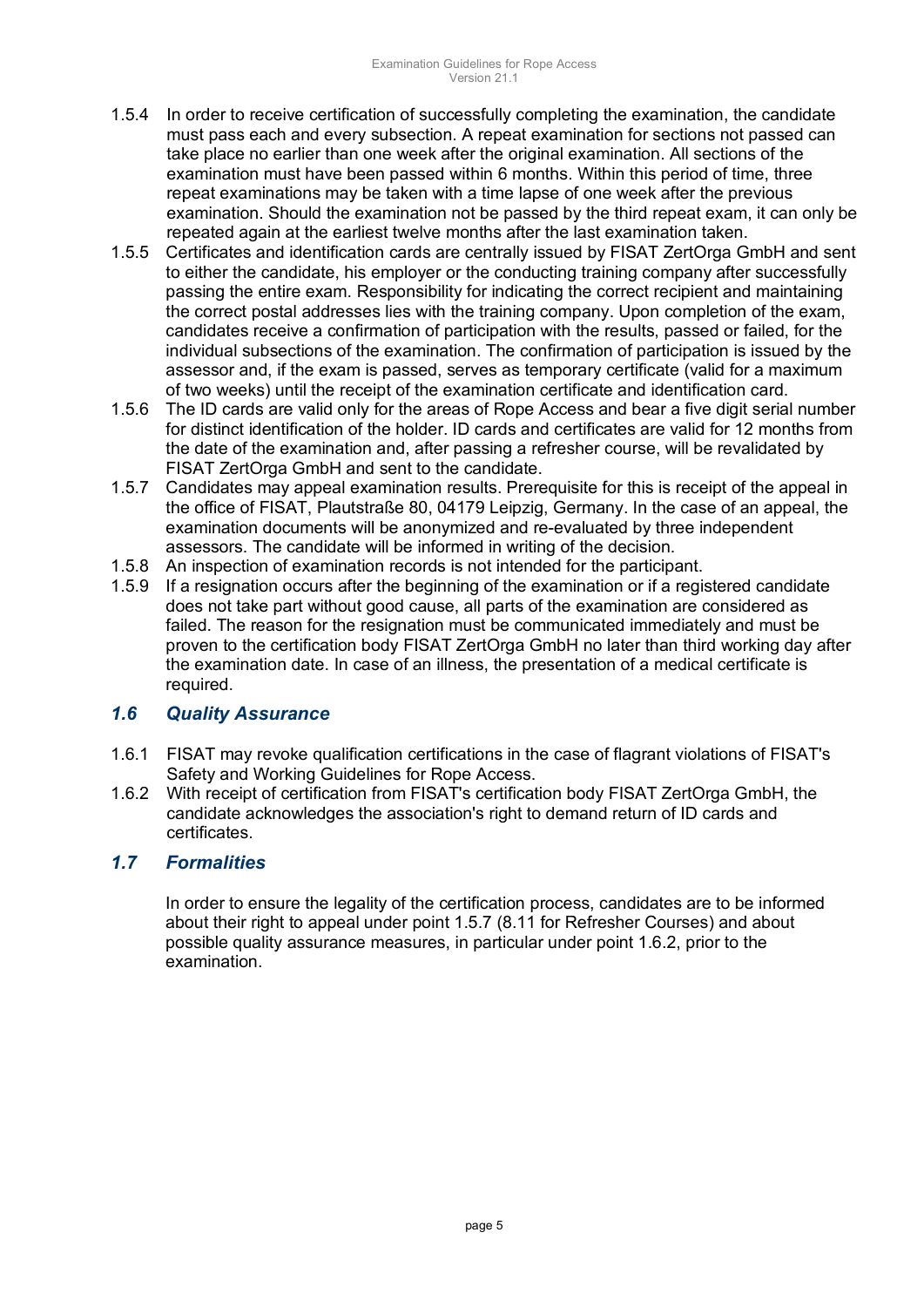# *2. Admission and Admission Requirements*

# *2.1 Admission to Examinations*

- 2.1.1 Individuals who have not immediately before completed a training program are also permitted to take the examination. They are subject to the same examination requirements.
- 2.1.2 Only preregistered candidates may take the examination. Registration of candidates in due time (deadlines are specified in the pricelist of FISAT ZertOrga GmbH) lies in the responsibility of the registered training company where the assessment is held.
- 2.1.3 On the day of the examination, the assessor verifies and keeps record of the admission prerequisites as per 2.2, 2.3 and 2.4 of the Examination Guidelines for Rope Access.
- 2.1.4 In case of justified concerns regarding the aptitude, fitness or physical fitness, FISAT reserves the right to demand further proof of eligibility and to exclude participants from the examination or future examinations. Reasons for an exclusion can be:
	- Behavior towards other participants or the assessor which does not conform the usual social conventions.
	- Intended endangerment of one's own person or third person in the context of practical exercises.
	- Influence of alcohol, mind-altering medication or drugs.
	- Obvious disease symptoms or physical ailments/restrictions.
	- Fatigue
- 2.1.4 In case a candidate is excluded from the examination due to missing formal prerequisites or other reasons, all parts of the examination are considered as failed.

## *2.2 Admission Prerequisites for Level 1 Rope Access Technician*

- 2.2.1 Candidates must be at least 18 years old.
- 2.2.2 Candidates must provide evidence of first-aid training which is not older than 24 months. First-aid training courses include at least 9 teaching units and certificates are only accepted when issued by institutions authorized by the DGUV (German Employer's Liability Insurance Association).
- 2.2.3 Candidates must produce a medical certificate of non-objection for work at height. In case the medical certificate does not show a period of validity, it must not be older than 36 months for candidates up to 49 years of age and not older than 18 months for candidates 50 years or older. Only occupational physicians are authorized to issue such a medical statement.

## *2.3 Admission Prerequisites for Level 2 Rope Access Technician*

- 2.3.1 Candidates must be at least 18 years old.<br>2.3.2 Candidates must provide evidence of first-
- 2.3.2 Candidates must provide evidence of first-aid training which is not older than 24 months. First-aid training courses include at least 9 teaching units and certificates are only accepted when issued by institutions authorized by the DGUV (German Employer's Liability Insurance Association).
- 2.3.3 Candidates must produce a medical certificate of non-objection for work at height. In case the medical certificate does not show a period of validity, it must not be older than 36 months for candidates up to 49 years of age and not older than 18 months for candidates 50 years or older. Only occupational physicians are authorized to issue such a medical statement.
- 2.3.4 Candidates must hold a valid certificate Rope Access Technician Level 1. Candidates must carry a correctly filled FISAT Logbook. Proof of work experience is not required.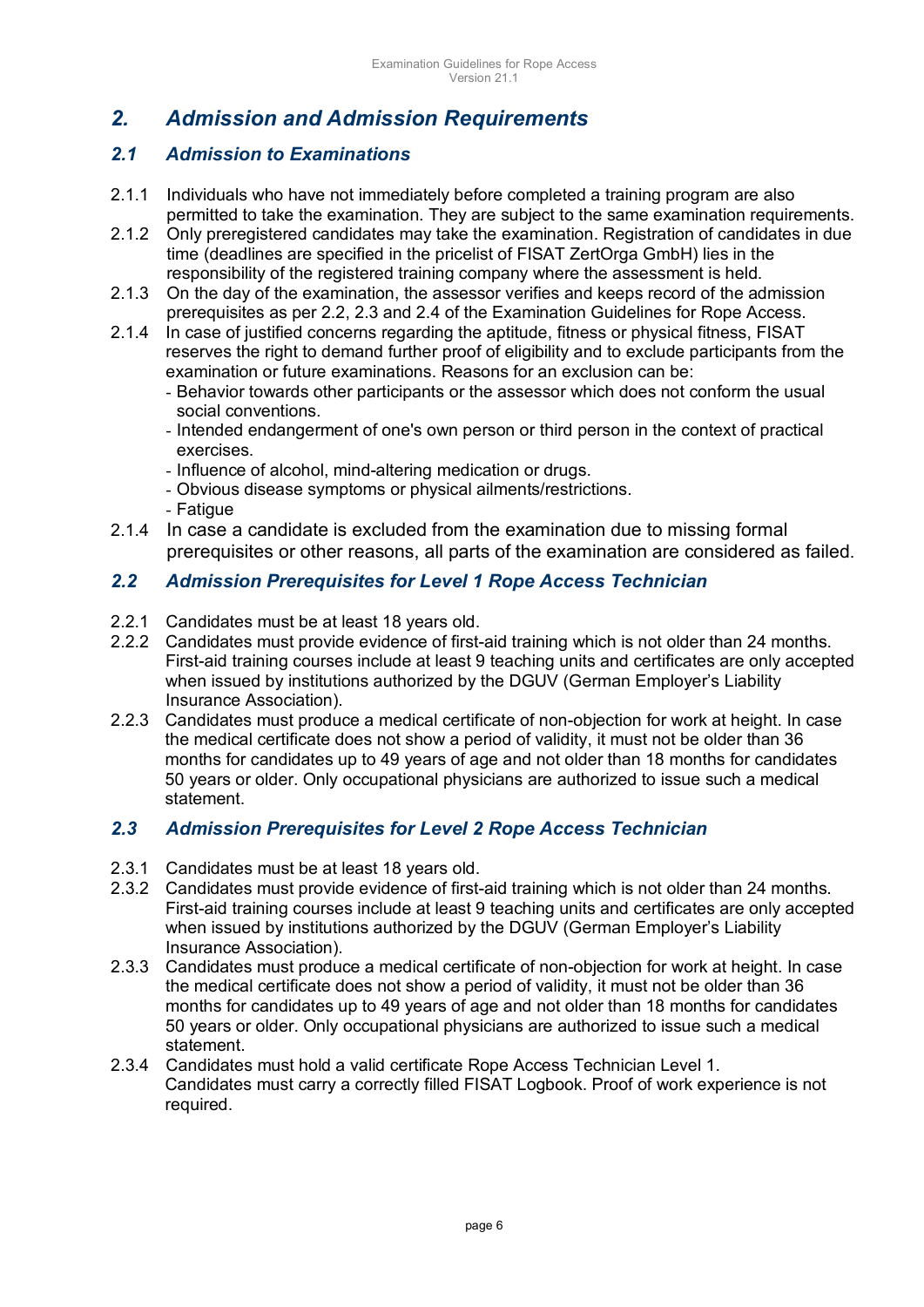# *2.4 Admission Prerequisites for Level 3 Rope Access Supervisor*

- 2.4.1 Candidates must be at least 21 years old.
- 2.4.2 Candidates must provide evidence of first-aid training which is not older than 24 months. First-aid training courses include at least 9 teaching units and certificates are only accepted when issued by institutions authorized by the DGUV (German Employer's Liability Insurance Association).
- 2.4.3 Candidates must produce a medical certificate of non-objection for work at height. In case the medical certificate does not show a period of validity, it must not be older than 36 months for candidates up to 49 years of age and not older than 18 months for candidates 50 years or older. Only occupational physicians are authorized to issue such a medical statement.
- 2.4.4 Candidates must hold a valid certificate Rope Access Technician Level 2.
- 2.4.5 At least 12 months must have elapsed since the examination Level 2.
- 2.4.6 Candidate must carry a correctly filled FISAT Logbook. A minimum of 250 days of work experience with the qualification as Rope Access Technician Level 2 must be documented. FISAT's Personal Safety Logbook for Rope Access serves exclusively as proof for logged work experience.
- 2.4.7 FISAT ZertOrga GmbH validates the logbook entries before the examination day and confirms the number of working days in writing. The candidate or the assigned training company needs to hand in all relevant pages at least 21 days prior to the scheduled examination date. Only PDF files will be accepted. The original Logbook as well as the letter of confirmation need to be presented to the responsible assessor on the day of the examination.

# *3. Composition of the Examination Team*

The examination team must be composed as follows:

### **Level 1**

At least one external FISAT assessor and at least one responsible person from the training company. The representative of the training company has to be familiar with the training course as well as the internal procedures of the training provider and has to hold a valid certificate FISAT Level 3, Rope Access Supervisor.

The maximum number of candidates per assessor and examination is 10.

### **Level 2**

At least one external FISAT assessor and at least one responsible person from the training company. The representative of the training company has to be familiar with the training course as well as the internal procedures of the training provider and has to hold a valid certificate FISAT Level 3, Rope Access Supervisor.

The maximum number of candidates per assessor and examination is 8.

### **Level 3**

At least one external FISAT assessor and at least one responsible person from the training company. The representative of the training company has to be familiar with the training course as well as the internal procedures of the training provider and has to hold a valid certificate FISAT Level 3, Rope Access Supervisor.

The maximum number of candidates per assessor and examination is 6.

For examinations of more than one level, the highest candidate level determines the maximum number of candidates allowed.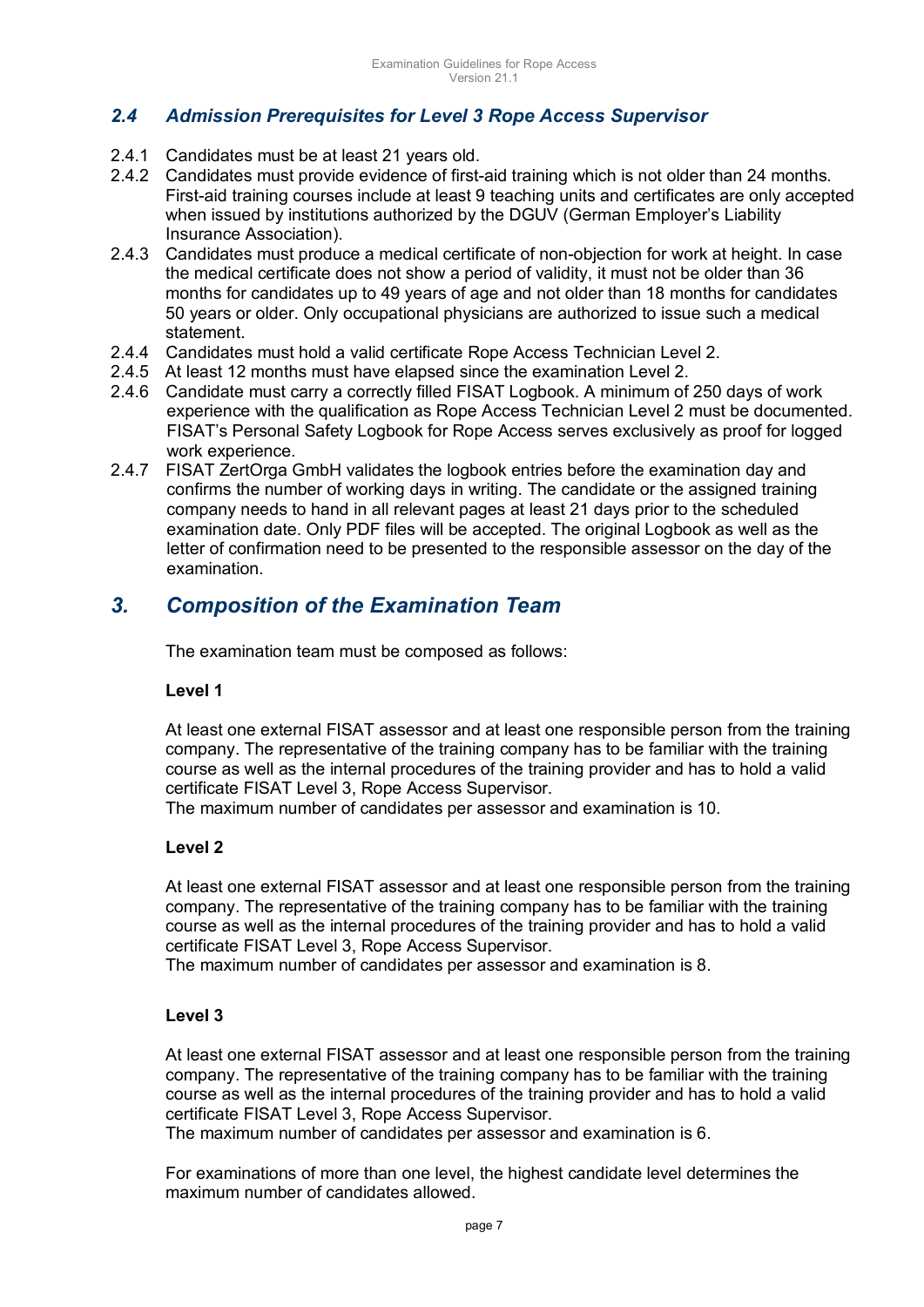Only assessors who were not involved in the training course themselves and who have no direct contractual relationship with the training provider or candidates are assigned to an examination.

# *4. Course of the Examination*

All FISAT examinations and refresher courses start at 09:00 a.m. Participants who are not present at the official start of the event will be excluded from participation.

### *4.1 Theoretical Examination*

- 4.1.1 The theoretical examination is in writing on examination sheets provided by FISAT. Attempted cheating results in exclusion from the examination. For all theoretical examinations, a score of at least 75% of the maximum points must be achieved.
- 4.1.2 Level 1 and 2 The maximum number of points ranges from 80 to 130. Candidates have 90 minutes to answer the questions.
- 4.1.3 Level 3 The maximum number of points ranges from 80 to 150. Candidates have 60 minutes to answer the questions.

# *4.2 Practical Examination*

- 4.2.1 The practical examination takes place at a suitable location in accordance with Appendix 2. For this purpose, an object may be chosen that was also used in the training program.
- 4.2.2 The assessor has to reject the exam site if it is unsuitable for the required task.
- 4.2.3 The training company is responsible for measures to ensure the safety of all parties.
- 4.2.4 To ensure safety and supervision, a maximum of five candidates are allowed to perform rope access maneuvers at the same time.
- 4.2.5 The examination area is to be cordoned off in such a way that no one can be endangered. Materials are to be secured against falling.
- 4.2.6 In fall-danger zones, each individual is responsible for sufficient protection against falls.
- 4.2.7 The practice area is to be closed to access from outside individuals.
- 4.2.8 The responsible trainer who is assigned by the training company must be able to take immediate action.
- 4.2.9 All practical exercises must occur under the assessor's direct supervision and observation.
	- (a) Candidates are sent to the various examination tasks individually and must complete them in accordance with the assessor's guidelines.
	- (b) For examination of rescue scenarios, the candidates are to be divided into pairs of two by the assessor. The assigned task must be completed by the "active" candidate.
	- (c) Examination courses are to be coordinated with the assessor before the examination begins and to be erected according to his guidelines.
	- (d) If needed, the assessor can demand additional sets of ropes in order to ascend or descend to the examination stations himself.
	- (e) Performance in the practical examination is to be recorded on a form provided by FISAT.
	- (f) If the division into groups of two is not possible, the assessor may commit the representative of the training company to act as partner for a candidate.
	- (g) Practical examination will be held following the theoretical part and the subsection operational planning.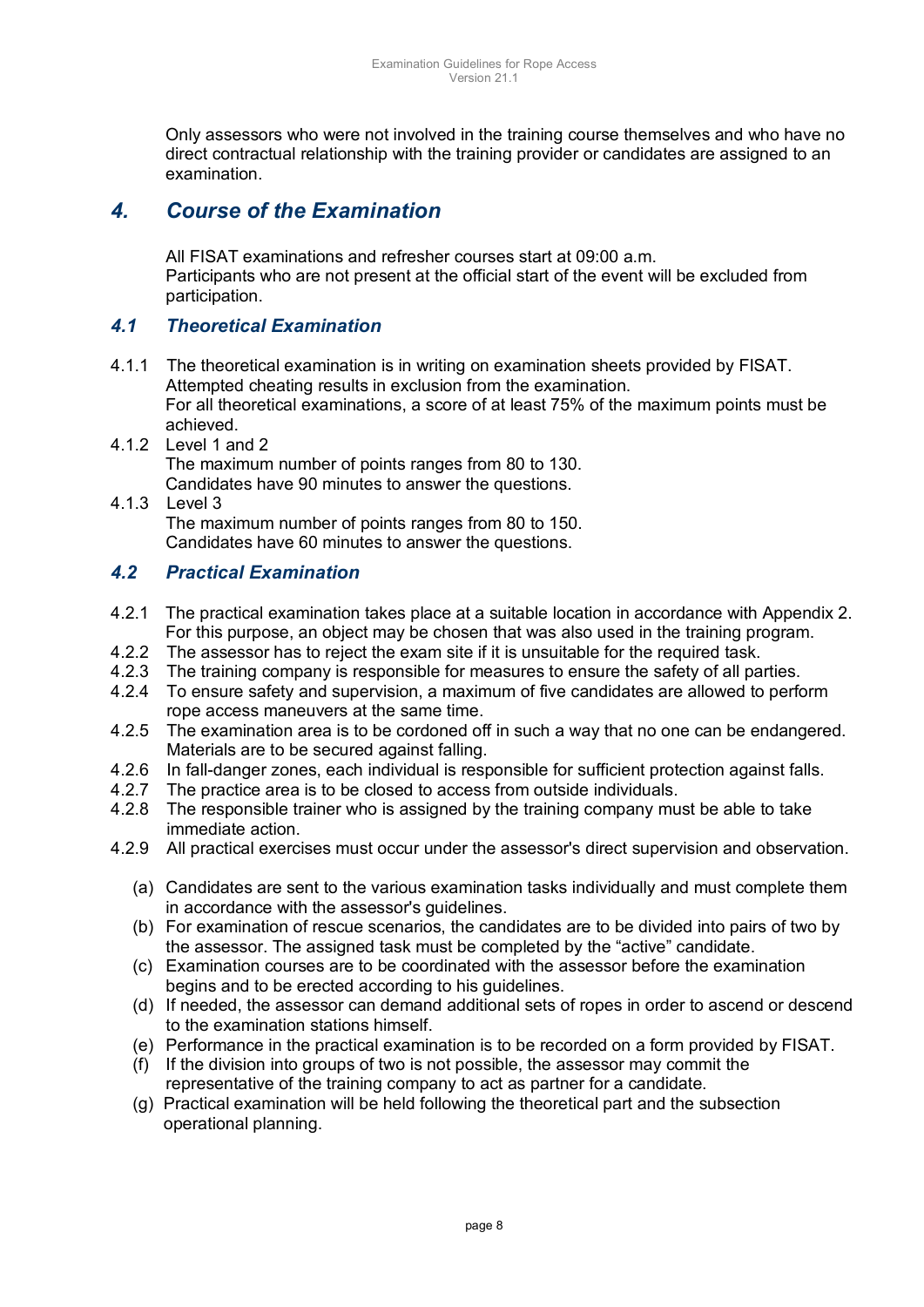# *4.3 Operational Planning / Safety Method Statement*

- 4.3.1 A safety method statement (including risk assessment and rescue concept) as part of the examination Level 3, Rope Access Supervisor, has to be compiled in writing on forms issued by the assessor.
- 4.3.2 The safety method statement is to be evaluated as separate subsection of the examination.
- 4.3.3 Candidates have 90 minutes to complete the task.
- 4.3.4 The maximum number of points ranges from 75 85. A score of at least 2/3 of the maximum points must be achieved to pass the subsection.
- 4.3.5 A chart with an overview of potential hazards is issued as auxiliary material. Other resources are not allowed. Attempts of deception result in an immediate exclusion from the examination.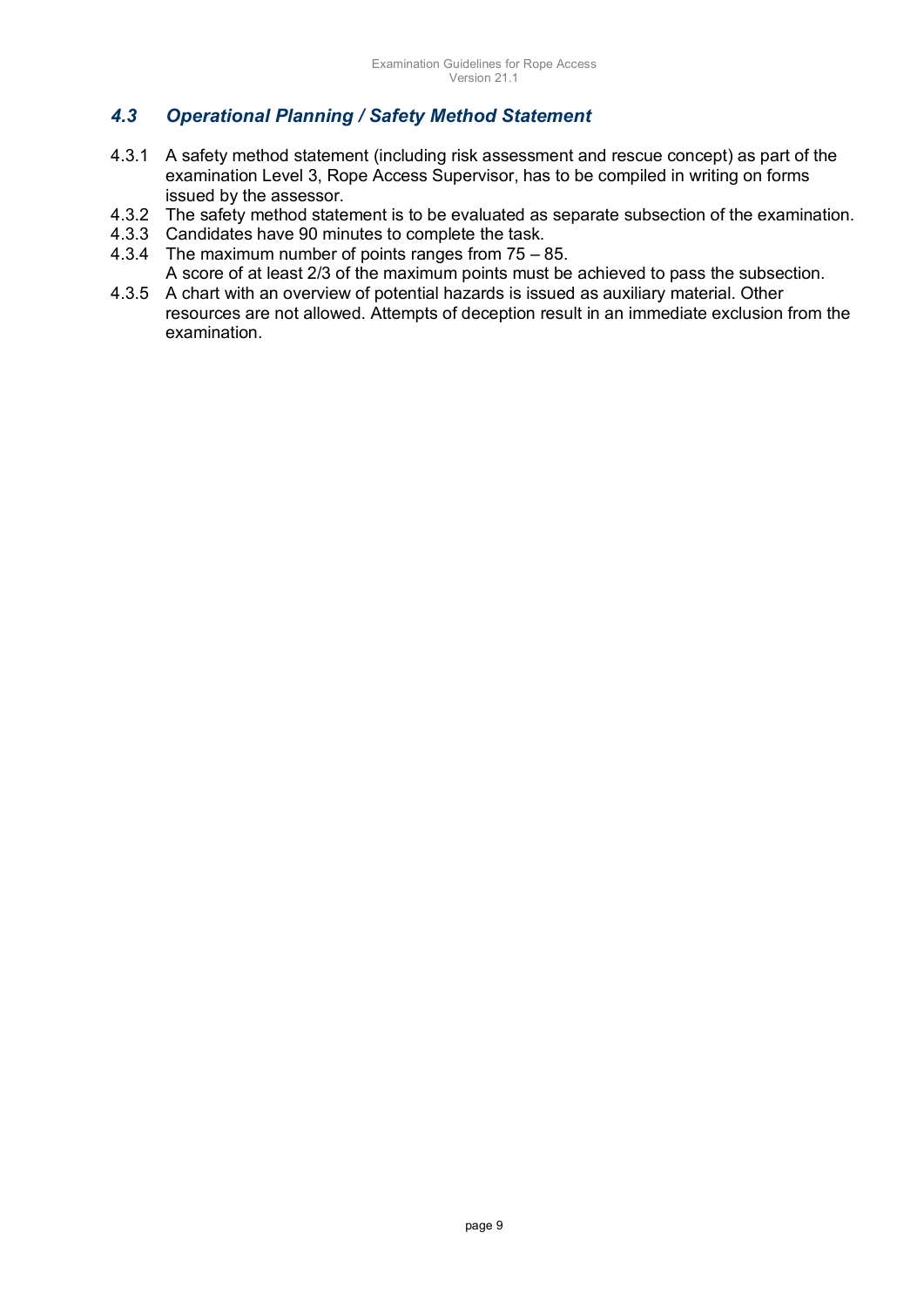# *5. Content of the Examination*

For all practical tasks, procedures and techniques as described in FISAT's "Handbook Rope Access Techniques" are recommended. Variations of those recommendations and differing techniques are accepted if they conform to legal requirements, the manufacturer's instructions and the established state of best available technology. Differing techniques must be agreed with FISAT's Safety and Training Committee in advance.

### *5.1 Level 1*

- (a) Knowledge of relevant terminology.
- (b) Basic knowledge of relevant requirements for working at height and in fall-danger zones including the most important provisions of the guidelines, especially for individual prerequisites. (Not including prerequisites for construction sites, risk assessment, and instruction)
- (c) Basic knowledge about material and equipment, its usage (incl. storage and care) and its specific characteristics.
- (d) Basic knowledge of knot tying principles.
- (e) Basic knowledge of possible anchor points, artificial anchors and attachments (only breaking strength & examples).
- (f) Knowledge of the use of rope and edge protection.
- (g) Basic knowledge of the physics of falling and of the principles of safety techniques and theory.
- (h) Basic knowledge of suspension trauma / orthostatic shock.
- (i) Theoretical knowledge of simple rescue techniques.
- (j) Putting on equipment.
- (k) Ascent with rope clamps.
- (l) Ascent and descent with a descending device.
- (m) Ascent and descent with two friction hitches.
- $(n)$  Shift from ascending to descending and vice versa.
- (o) Complete transfer from one set of ropes to another without danger of a pendulum swing (three connections required).
- (p) Complete transfer from one set of ropes to another with danger of a pendulum swing (four connections required)
- (q) Rescue of a rope access technician hanging on a back-up device (simulation of a main line failure, the back-up device of the casualty is considered to be damaged due to the fall and may no longer be used during the rescue drill).
- (r) Rescue of a rope access technician hanging on blocked ascenders.
- (s) Rescue of a user of PPE against falls from a height hanging on a shock absorbing lanyard.
- (t) Safe use of a shock absorbing lanyard and an adjustable lanyard for fall protection.
- (u) Edge transition (90° edge) including installation of edge and/or rope protection.
- (v) Knots
	- Figure-of-eight knot (loop), on a bight and follow-through
	- Figure-of-nine knot (loop), on a bight
	- Double fisherman's knot
	- Clove hitch, on a bight and follow-through
	- Italian hitch (Munter hitch), on a bight and follow-through
	- Klemmheist (French prusik) with webbing
	- Prusik hitch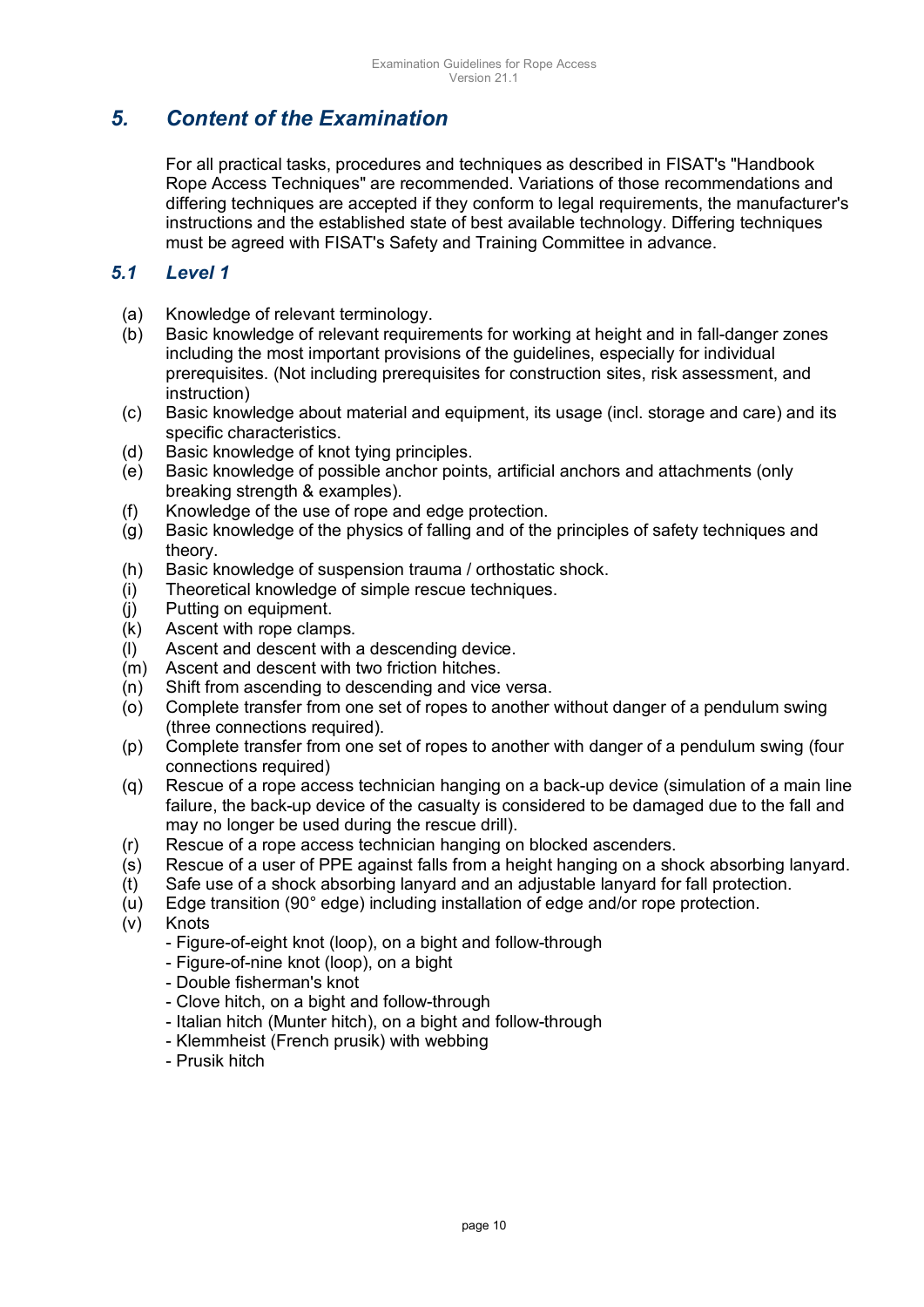# *5.2 Level 2*

- (a) Good knowledge of relevant terminology.
- (b) Basic knowledge of risk assessment, instructing in work-safety and health protection, and securing the job-site.
- (c) Competence in acting in case of accidents and other unforeseen events.
- (d) Precise knowledge of material and equipment.
- (e) Good knowledge of knot tying principles.
- (f) Good knowledge of possible anchor points and advanced anchoring techniques, as well as of artificial anchors and attachments.
- (g) Knowledge of the physics of falling and safety techniques.
- (h) Knowledge of medical aspects.
- (i) Knowledge for evaluating anchor points and necessary anchoring techniques including knowledge about transportable anchors and attachments.
- (j) Theoretical knowledge about standard rescue, rescuing to above, rescuing from structures difficult to maneuver in.
- (k) Selecting and putting on equipment.
- (l) Access and rescue techniques Level 1.
- (m) Ascending and descending via re-belays and knots.
- (n) Horizontal access techniques in all variations.
- (o) Positioning below the anchor points outside the fall-danger line.
- (p) Active and passive rescue from horizontal tram lines and structures with the casualty hanging in an adjustable positioning lanyard.
- (q) Active and passive rescue from horizontal tram lines and structures with the casualty hanging in a non-adjustable lanyard. This fixed lanyard/connection needs to have a length of min. 20 to max. 30 cm.
- (r) Improvised rescue to the top including reestablishing the original situation.
- (s) Setting-up and rigging vertical and horizontal sets of ropes.
- (t) Basic knowledge of pulley systems and their assembly.
- (u) Safe use of a shock absorbing lanyard and an adjustable lanyard for fall protection.
- (v) Knots
	- Bowline knot, follow-through
	- Alpine Butterfly
	- Bunny knot
	- knots as per 5.1 Level 1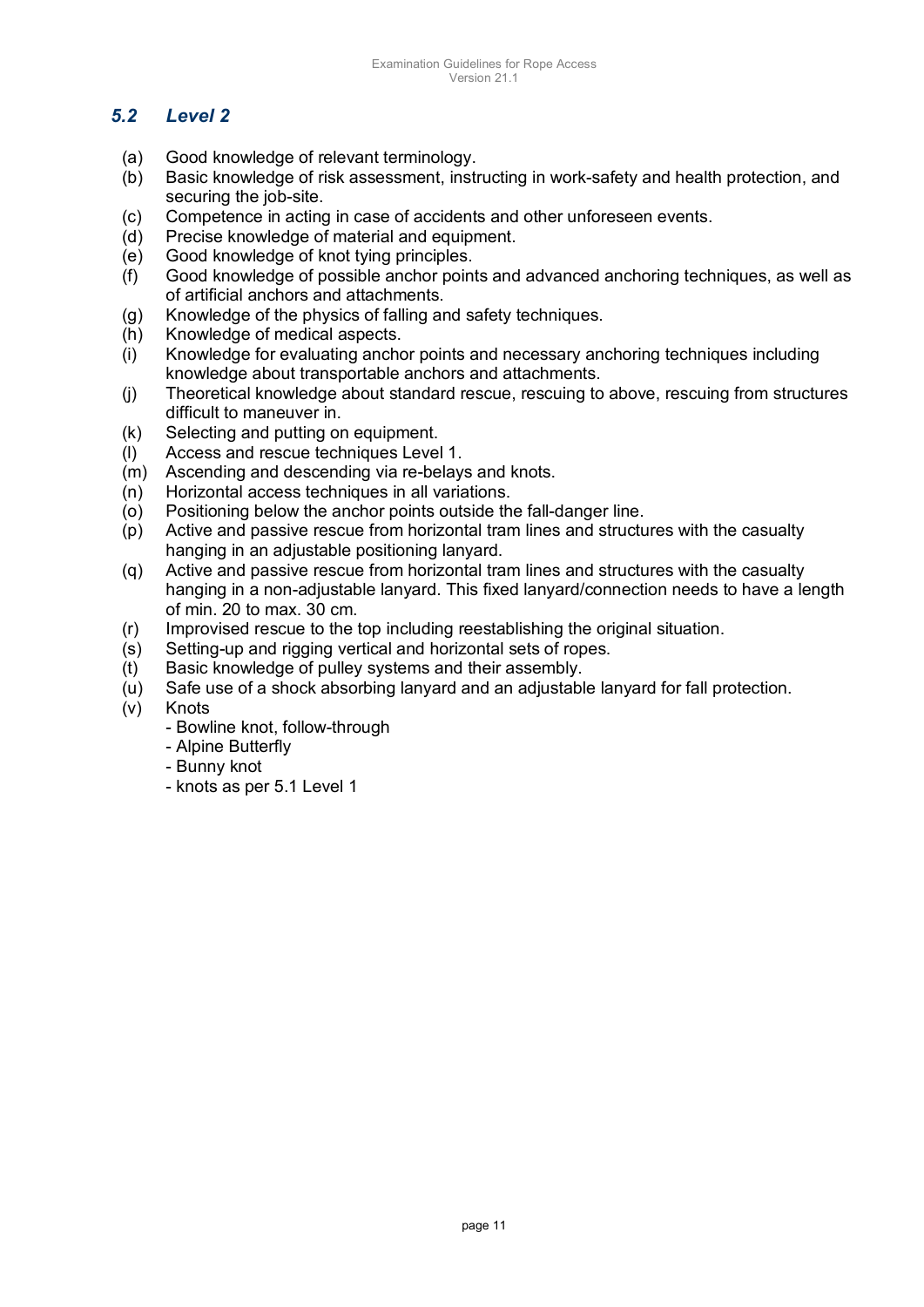# *5.3 Level 3*

- (a) Detailed knowledge of relevant terminology.
- (b) Very good knowledge of relevant regulations for Rope Access and fall-danger zones including the most important provisions of the guidelines, in particular prerequisites for personnel employed.
- (c) Knowledge of the relevant subsections for Rope Access in the German implementation of Directive 2009/104/EC ("Betriebssicherheitsverordnung").
- (d) Knowledge of the relevant German rules and regulations for Rope Access: TRBS 2121 part 3, DGUV Information 212-001, DGUV Regel 112-198 and 112-199, DGUV Grundsatz 312- 003, DGUV Grundsatz 312-906, as well as FISAT's Safety and Working Guidelines for Rope Access.
- (e) Knowledge about needs in job-site preparation and operational planning.
- (f) Knowledge about the needs to operate a job-site using rope access and supervision thereof.
- (g) Detailed knowledge of the preparation of method statement and risk assessment, ability to write a risk assessment, and prepare working instructions.
- (h) Ability to conduct general and specific instruction sessions.
- (i) Detailed knowledge about material and equipment, selection thereof, and its specific characteristics, in particular also of components and auxiliary devices employed.
- (j) Knowledge of knot tying principles.
- (k) Knowledge in the evaluation of anchor points and necessary anchoring techniques including knowledge about transportable anchors and attachments.
- (l) Knowledge of the physics of falling and safety techniques.
- (m) Knowledge of medical aspects.
- (n) Access and rescue techniques Level 1 and Level 2.
- (o) Ascent and Descent on diagonal tension lines / diagonal tram lines
- (p) Rescue to the ground, improvised rescue to the top, rescue from structures difficult to maneuver in, rescue via re-belays and knots, and rescue from tram lines.
- (q) Rescue planning and implementation on site.
- (r) Advanced knowledge of pulley systems.
- (s) Safe use of a shock absorbing lanyard and an adjustable lanyard for fall protection.
- (t) Knots as per 5.1 Level 1 and 5.2 Level 2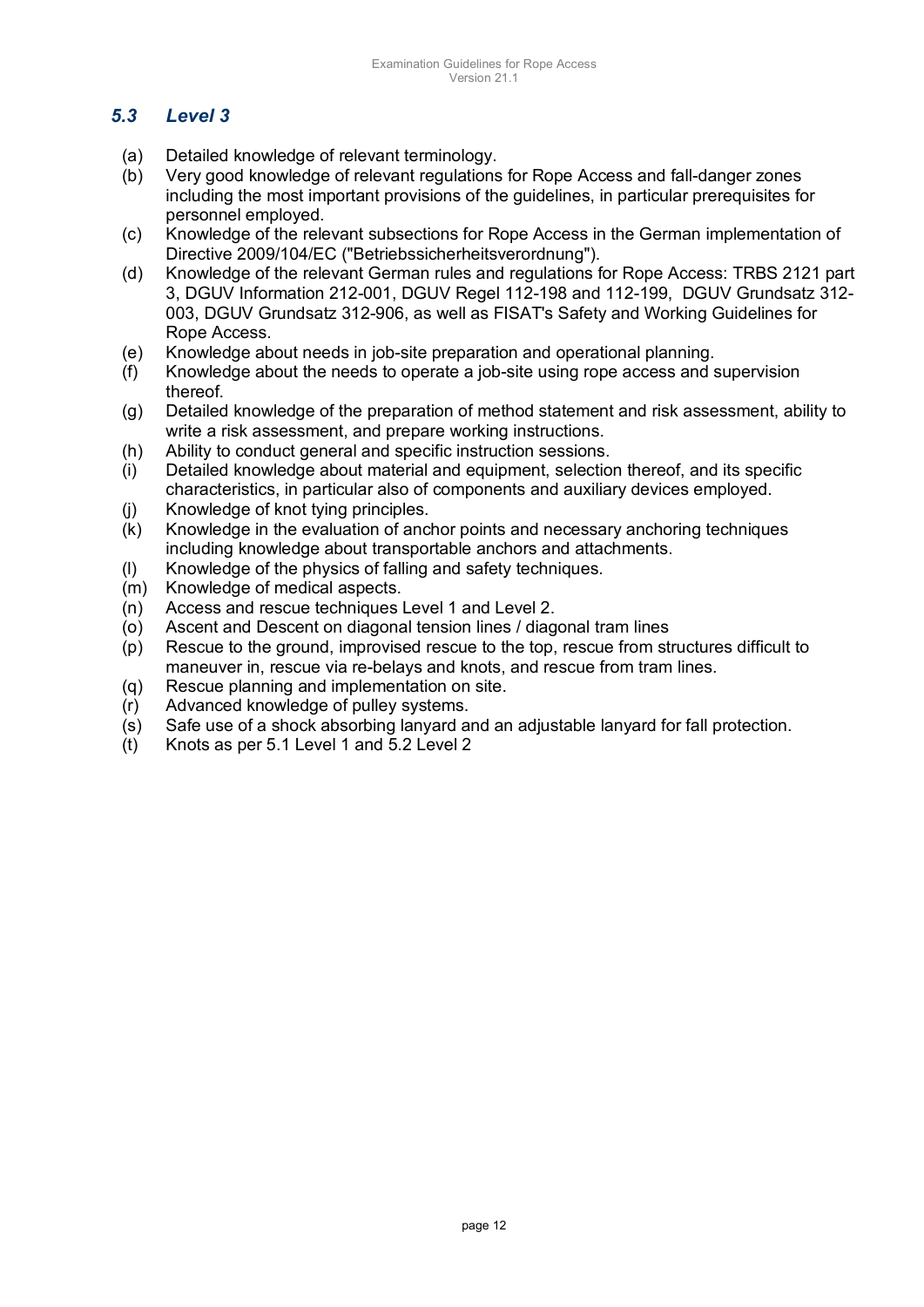# *6. Scoring and Evaluation Scale*

### *6.1 Theoretical Section*

- 6.1.1 The theoretical section of the examination for rope access technicians is scored according to a point key.
- 6.1.2 The number of points possible must be indicated on the examination sheet after each question.
- 6.1.3 The assessor awards points for correspondence to the answers in the solution key.
- 6.1.4 In case of open questions, the assessor has a certain leeway in this consisting of up to the maximum number of points available for the question. He may also grant half points.
- 6.1.5 In case of open questions, a minimum of 50% of the maximum number of points for the respective question needs to be achieved. Otherwise the whole theoretical exam will be evaluated as not passed.
- 6.1.6 At least 75% of the possible number of points must be achieved, otherwise the theoretical examination cannot be considered passed.

### *6.2 Practical Section*

### 6.2.1 Level 1

Each candidate receives a credit of 100 points at the beginning of the practical examination. Performance is documented with an objective evaluation form. On the form, only errors are recorded; all other requirements are considered to have been correctly fulfilled. The recorded error points are documented on the examination form. The practical examination is considered passed when at least 10 points remain after completion of all tasks and/or stations.

### 6.2.2 Level 2

 Each candidate receives a credit of 100 points at the beginning of the practical examination. Performance is documented with an objective evaluation form. On the form, only errors are recorded; all other requirements are considered to have been correctly fulfilled. The recorded error points are documented on the examination form. The practical examination is considered passed when at least 20 points remain after completion of all tasks and/or stations.

### 6.2.3 Level 3

 Each candidate receives a credit of 100 points at the beginning of the practical examination. Performance is documented with an objective evaluation form. On the form, only errors are recorded; all other requirements are considered to have been correctly fulfilled. The recorded error points are documented on the examination form. The practical examination is considered passed when at least 30 points remain after completion of all tasks and/or stations.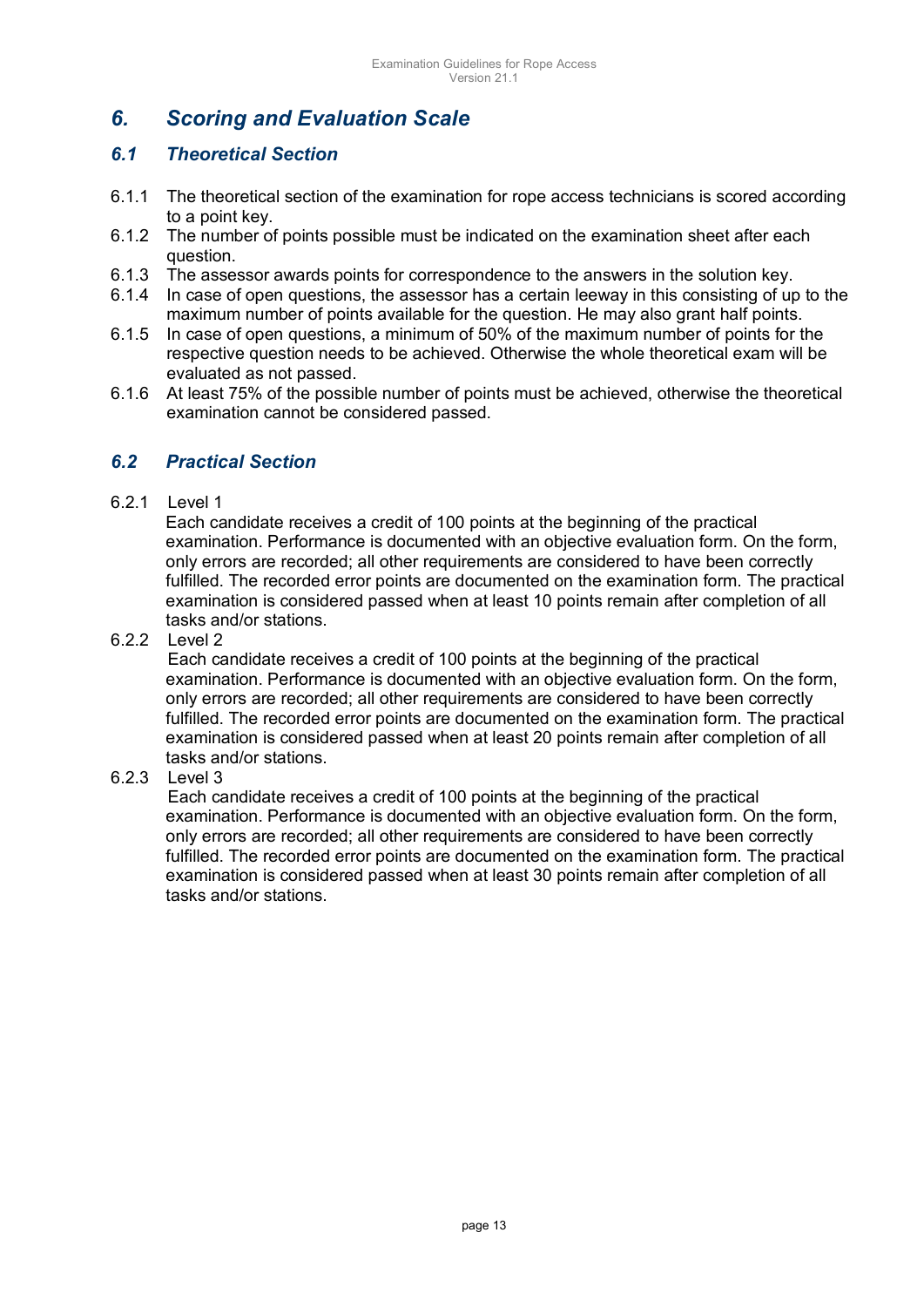# *6.3 Error Evaluation in the Practical Section*

Possible errors in the practical section are subdivided into categories according to severity of the error:

6.3.1 Slight errors

Errors which do not place the candidate in a critical situation.

For a slight error, the assessor subtracts 10-25 points.

6.3.2 Critical errors

Errors which place the candidate in a dangerous situation but do not directly endanger him or third parties.

For a critical error, the assessor subtracts 50-75 points.

6.3.3 Safety-relevant errors

Errors which place the candidate in a dangerous situation or directly endanger third parties. For a safety-relevant error, the assessor subtracts 100 points.

- 6.3.4 Timeouts during rescue scenarios: if time limits are exceeded during the rescue scenario, the assessor subtracts 10 points per minute. Time limits are:
	- 15 minutes for the rescue scenario as part of the examination Level 1
	- 20 minutes for the rescue scenario as part of the examination Level 2
	- 20 minutes for the rescue scenario as part of the examination Level 3

### *6.4 Operational Planning / Safety Method Statement*

- 6.4.1 The subsection operational planning as part of the examination Level 3, Rope Access Supervisor is evaluated using a standard correction form and by comparing the answers to a pattern solution provided by the certification body for the respective task.
- 6.4.2 The assessor awards points for answers in conformity with the pattern solution.
- 6.4.3 At least 2/3 of the possible number of points must be achieved, otherwise the subsection operational planning cannot be considered passed.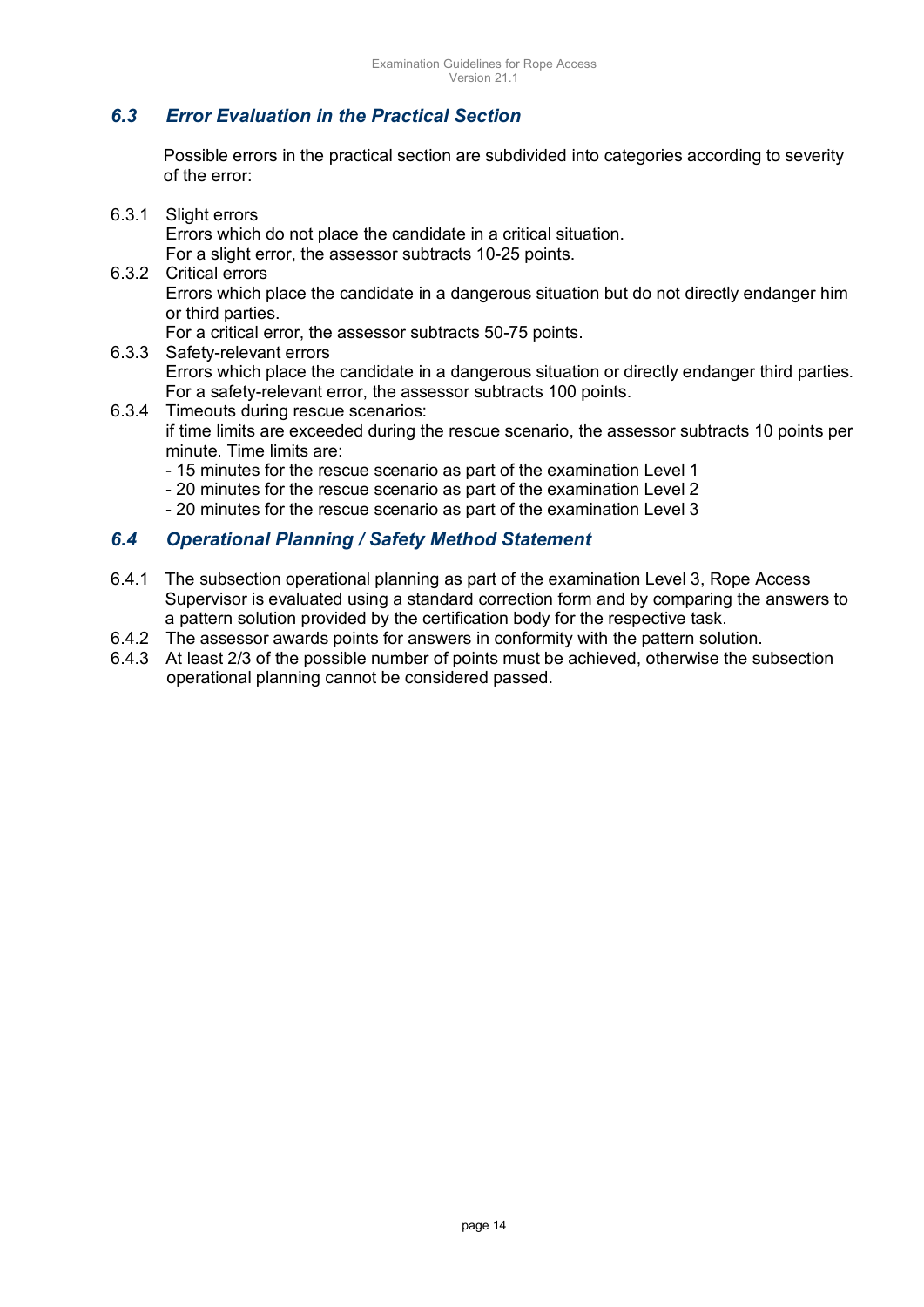# *7. Exceptions*

### *7.1 Admission*

- 7.1.1 Equivalent qualifications from other organizations may also be accepted as prerequisites for admission to the examination Level 2 or Level 3. Decisions as to their recognition is made on a case-by-case basis by written application to the certification body FISAT ZertOrga GmbH.
- 7.1.2 Admission the examination Level 2 can be granted if the candidate used to have a qualification FISAT Level 2 or Level 3 in the past that has expired.
- 7.1.3 Admission to the examination Level 3 can be granted if the participant used to have qualification FISAT Level 3 in the past that has expired. If the qualification Level 3, Rope Access Supervisor has originally been achieved after July 1st, 2017, the admission requirements as per 2.4.6 and 2.4.7 are considered to be fulfilled. In case the qualification Level 3, Rope Access Supervisor has originally been achieved before July 1st, 2017, a minimum of 250 days of work experience with the qualification as Rope Access Technician Level 2 or Rope Access Supervisor Level 3 must be proven. This can be done by entries in FISAT's Personal Safety Logbook for Rope Access countersigned by authorized persons. As alternative, the practical experience to be documented can be rendered according to Appendix 3 to the examination guidelines. Decision is made by FISAT ZertOrga GmbH and FISAT's Safety and Training Committee on a case-by-case basis.

### *7.2 Theoretical Evaluation*

- 7.2.1 Should a candidate achieve a score no more than max. 5% below a passing score, the assessor can conduct an oral repeat examination for this section to determine whether the candidate has passed.
- 7.2.2 Thereby, the assessor may fall back on questions from the examination catalogue or formulate questions by himself.
- 7.2.3 It is entirely up to the assessor then to declare whether this section of the examination has been passed or not.
- 7.2.4 For candidates with difficulties formulating in writing, the theoretical examination can also be conducted orally. The possibility of an oral exam is given only in the second or third repeat exam. A written request from the training company well ahead of the examination date is required.
- 7.2.5 An oral exam of the subsection operational planning is not possible.

### *7.3 Prerequisites for Admission to the Examination Level 3, Rope Access Supervisor*

The proof of 250 days of work experience for admission to the examination Level 3, Rope Access Supervisor can be rendered alternatively. Details can be taken from Appendix 3 to the examination guidelines.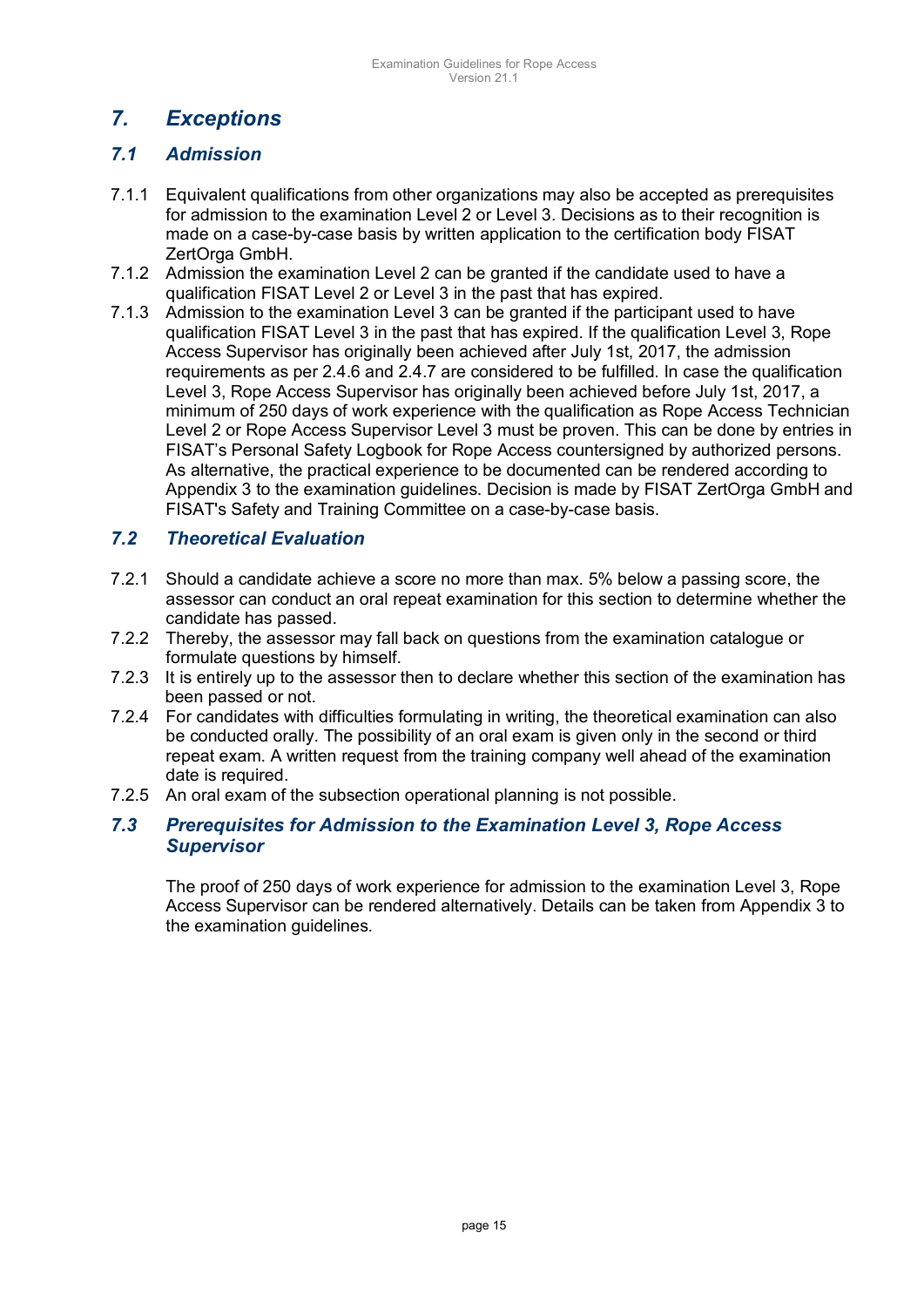# *7.4 First Aid Certificates and Medical Statements*

- 7.4.1 If the candidate can proof that he permanently resides outside Germany or his place of employment lays outside Germany or if the examination is taking place outside Germany:
	- First aid certificates issued by an organization from the candidate's country of residence will be accepted if in English or German and if the duration of training is stated.
	- Medical statements from any physician will be accepted if in English or German language. The FISAT form "Information about physical constitution" available for training companies will also be accepted.
- 7.4.2 Acknowledged alternatives to First-Aid certificates issued by DGUV accredited training companies (as per DGUV Information 204-022 "Erste Hilfe im Betrieb"): Medical training certificates from aid organizations and armed forces will be accepted as superior medical qualifications if the duration of the training exceeds 24 teaching units. A confirmation that the qualification is refreshed annually has to be provided. A confirmation of active service as paramedic (min. 10 hours per year) is also accepted.
- 7.4.3 Acknowledged alternatives to medical certificate of non-objection for work at height: - Valid medical statements for tree surgeons in accordance with principle H9
	- Valid health certificates for employees working on offshore wind turbines and offshore installations according to the guideline 002/43 published by AWMF (Arbeitsgemeinschaft der Wissenschaftlichen Medizinischen Fachgesellschaften e.V.)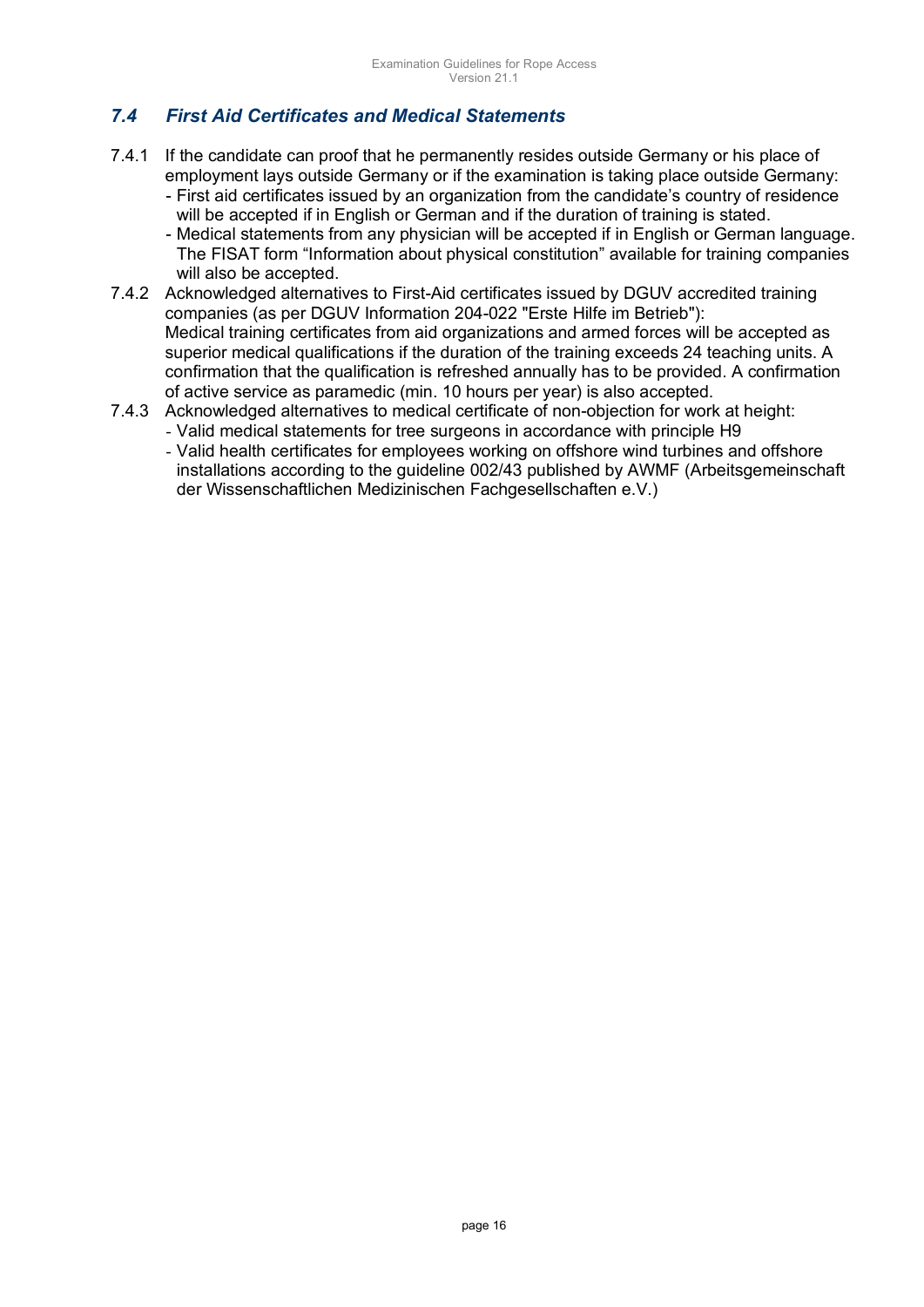# *8. Refresher Courses*

- 8.1 Every FISAT certified Rope Access Technician must document an annual refresher course corresponding to his qualification level.
- 8.2 Not passing the examination for a higher level can be recognized as a refresher course upon written request to FISAT ZertOrga GmbH. Written applications can only be submitted by the executing training company.
- 8.3 If a refresher course is not documented before expiration of the qualification, the entire examination for that qualification level must be repeated. A grace period of max. 3 months can be granted upon request if a hardship case can be attested. A written request therefor has to be sent to FISAT ZertOrga GmbH before the qualification expires. A plausible justification and proof must be enclosed with the application. If a Rope Access Technician takes part in a refresher course after his qualification has expired, the new ID card will be valid from the day of the refresher course until the day of expiration of the old ID plus one year.
- 8.4 Rope Access Technicians can take part in a refresher course up to six months before expiration of their ID. In this case the new ID will be valid from the day of expiration of the old ID for one year.
- 8.5 For reasons of quality assurance, refresher courses may only be conducted by FISAT assessors.
- 8.6 Refresher courses are only allowed for preregistered individuals. Registration is conducted by the training companies.
- 8.7 Refresher courses cannot be conducted simultaneously with certification examinations.
- 8.8 Refresher courses serve to review and deepen theoretical knowledge and practical skills of certified Rope Access Technicians as well as to teach new information. For Rope Access Supervisors, knowledge concerning risk assessments is extended. The time frame of the course is 8 hours.
- 8.9 Should the certified Rope Access Technician's theoretical knowledge or practical skills not be in accordance with valid FISAT guidelines, the assessor has to deny renewal of the ID and certification.

Non-conformities in practical exercise are at hand, when the candidate is unable to perform a specific technique or rescue drill at the third attempt in a satisfactory way. The assessor will judge this third attempt similar to the practical section of an examination. An intense training of an individual candidate that leads to the disadvantage of other participants cannot take place.

8.10 A repeat course is possible only after at least one week. Should sufficient skills still not be determine in this repeat refresher course, an examination for the given qualification level must be repeated in total and completely.

Exception for refresher courses Level 2 and Level 3, Rope Access Supervisor: Should sufficient skills still not be determine in this repeat refresher course, candidates can take part in a refresher course corresponding to the level below their actual qualification within two weeks after the second attempt. A written request to FISAT ZertOrga GmbH is obligatory for this procedure. If the skills shown are in accordance with the requirements of this level, the candidate will be downgraded and certified in this respective lower level. Qualification in the original level can only be regained when passing the respective examination. Admission prerequisites for the examination of the original level are invalidated in this case.

8.11 Candidates may appeal course results. Prerequisite for this is receipt of the appeal in the office of FISAT, Plautstraße 80, 04179 Leipzig, Germany. In the case of an appeal, the documents generated during the refresher course will be anonymized and re-evaluated by three independent assessors. The candidate will be informed in writing of the decision.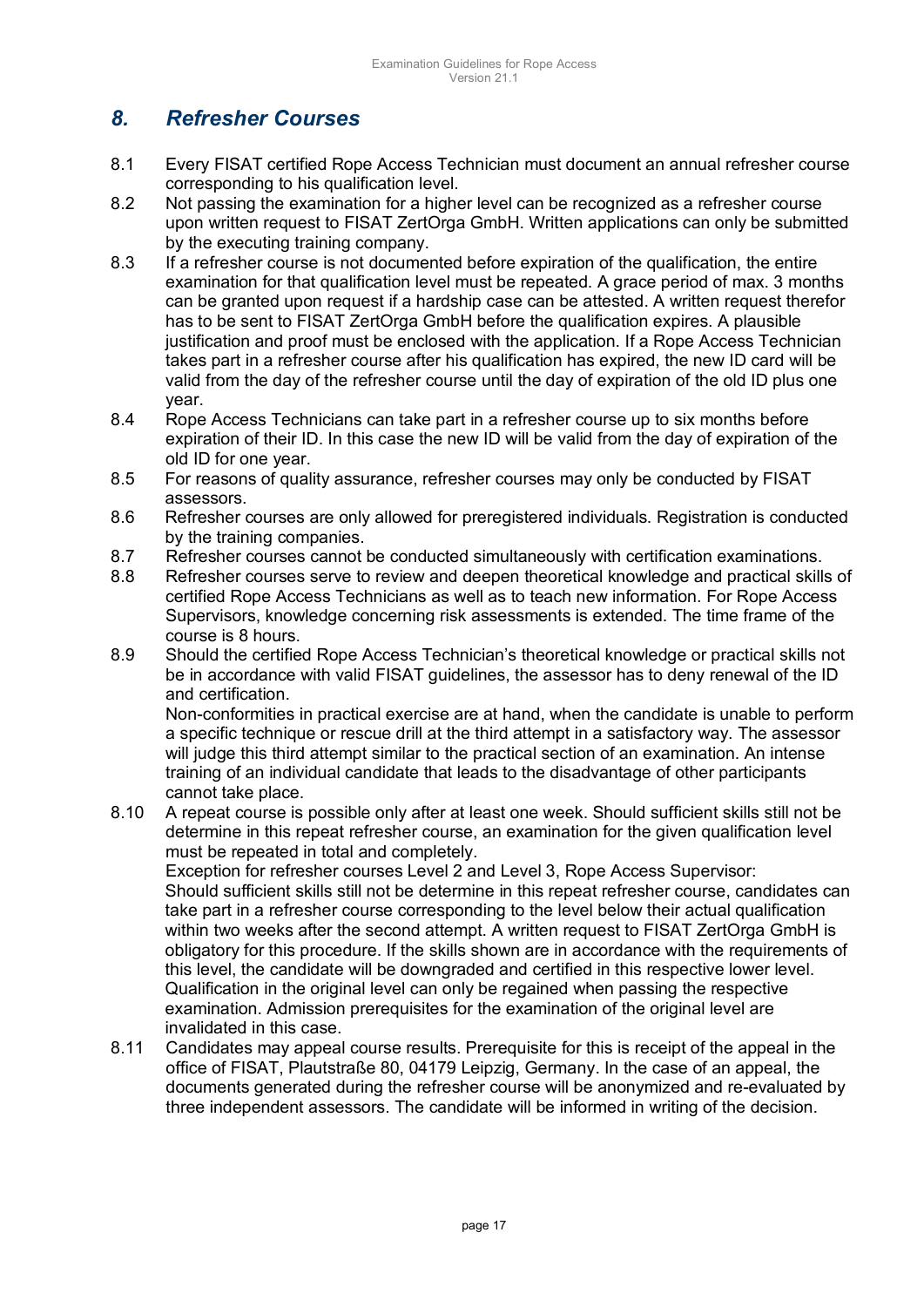8.12 On the day of the refresher course, the assessor verifies and keeps record of the admission prerequisites as follows:

Participants Level 1 - a valid medical certificate of non-objection for work at height, a valid certification of first-aid training not older than 24 months and a correctly filled FISAT Logbook. Proof of work experience is not required for the refresher course Level 1.

Participants Level 2 - a valid medical certificate of non-objection for work at height, a valid certification of first-aid training not older than 24 months and a correctly filled FISAT Logbook. Proof of work experience is not required for the refresher course Level 2.

Participants Level 3 - a valid medical certificate of non-objection for work at height and a valid certification of first-aid training not older than 24 months. Proof of work experience is not required for the refresher course Level 3. Presentation of a correctly filled FISAT Logbook is recommended but not mandatory.

8.13 Permissible number of participants for refresher courses

Level  $1 - 10$  participants Level  $2 - 8$  participants Level  $3 - 6$  participants

### **Amendment effective from July 1st, 2021:**

Level  $3 - 8$  participants

For refresher courses for more than one level, the highest level determines the maximum number of participants allowed.

- 8.14 Content of refresher courses is to be documented on a form by the assessor for each individual participant.
- 8.15 During all practical exercises the general safety rules according to 1.4 of this examination guideline have to be respected.
- 8.16 If a resignation occurs after the beginning of the refresher course or if a registered candidate does not take part without good cause, the course will be documented as unsuccessful (failed) and the renewal of the ID card is denied. The reason for the resignation must be communicated immediately and must be proven to the certification body FISAT ZertOrga GmbH no later than three working days after the course date. In case of an illness, the presentation of a medical certificate is required.
- 8.17 Refresher courses can only be held on exam sites, that have been registered and checked as per 1.4.6 of the Examination Guidelines for Rope Access.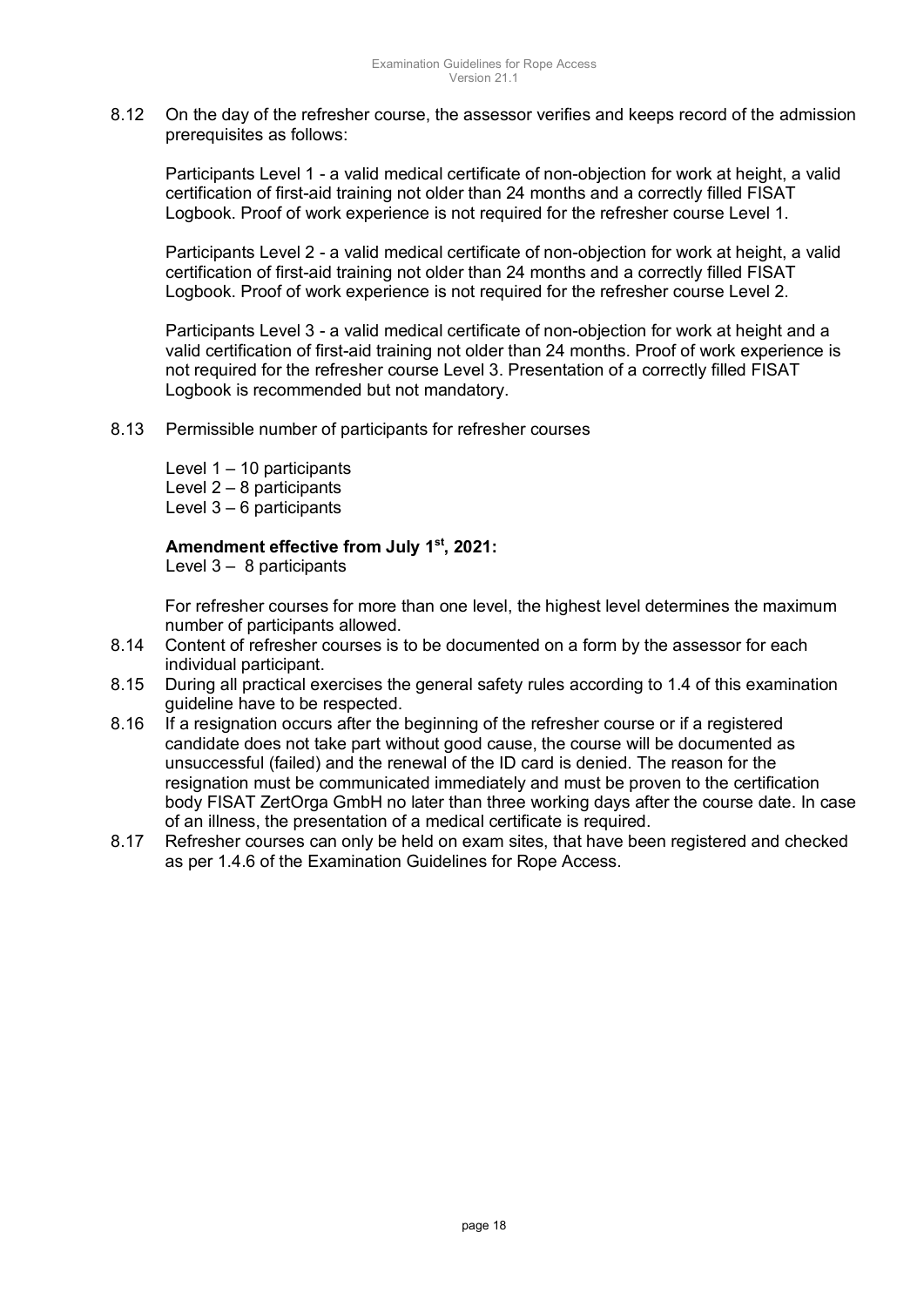# *9. References*

| <b>TRBS 2121-3</b>                   | Technical rules for work safety 2121 part 3<br>Danger of falling for individuals - provision and use of access and positioning<br>techniques involving the use of ropes - |
|--------------------------------------|---------------------------------------------------------------------------------------------------------------------------------------------------------------------------|
| <b>TRBS 1111</b>                     | Technical rules for work safety 1111<br><b>Risk Analysis</b>                                                                                                              |
| <b>DGUV</b> Information<br>212-001   | DGUV Information on Rope Access Techniques                                                                                                                                |
| <b>DGUV Regel</b><br>112-198         | DGUV Rules for use of PPE against falls from a height                                                                                                                     |
| <b>DGUV Regel</b><br>112-199         | DGUV Rules for rescuing a user of PPE against falls from a height                                                                                                         |
| <b>DGUV Grundsatz</b><br>312-003     | DGUV Principle on requirements for assessments for Rope Access Technicians                                                                                                |
| <b>DGUV Grundsatz</b><br>312-906     | DGUV Principle on qualification of personnel for PPE inspection                                                                                                           |
| <b>BetrSichV</b>                     | Betriebssicherheitsverordnung (German decree on occupational safety)                                                                                                      |
| FSR-SZP                              | <b>FISAT Safety and Working Guidelines for Rope Access</b>                                                                                                                |
| <b>FISAT Handbook</b><br>Rope Access | Recommendations and best practice for Rope Access Technicians and training<br>companies                                                                                   |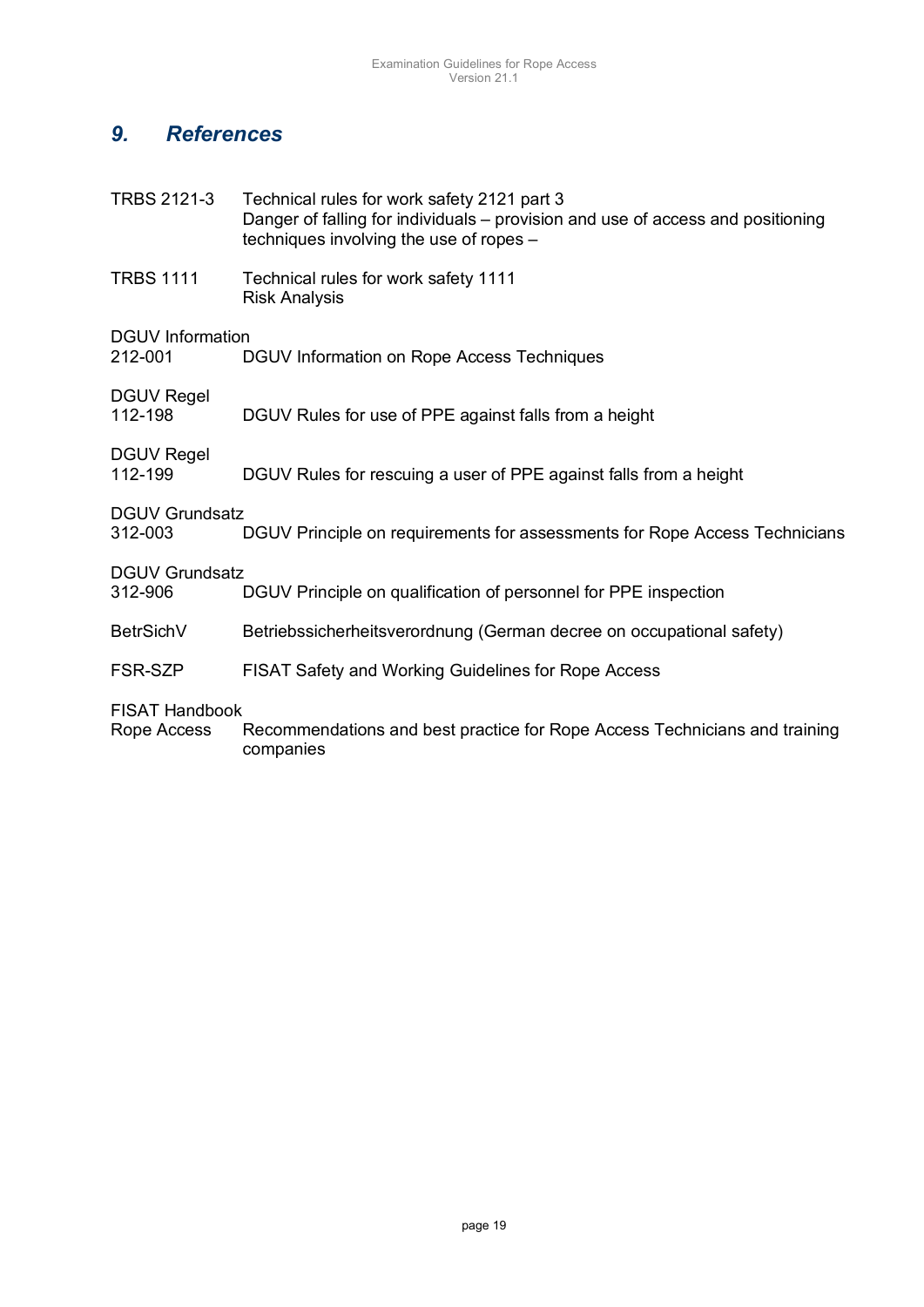# *Appendix 1*

# *Evaluation Criteria for Practical Exams Level 1, 2 and 3*

### *– Component of the Examination Guidelines –*

The examination ends only upon dismissal by the assessor and his departure from the training site. Candidates are liable for any incorrect usage of Rope Access (even after passing the exam).

In the practical section, each candidate has an account with 100 points. Points are deducted for errors. In order to pass the exam, the following minimum amount of points is necessary:

- Level 1: at least 10 points
- Level 2: at least 20 points
- Level 3: at least 30 points

Errors are divided into 3 main categories:

- Non-critical/slight errors: 10 25 points deducted
	- Critical errors: 50 75 points deducted
- Safety-relevant errors: 100 points deducted

Candidates attempting to assist another fellow candidate will be considered to have cheated themselves. At the discretion of the examiner, points may be deducted and/or the candidate excluded from the examination.

### *Which guidelines must be met?*

The technical and equipment recommendations given in the FISAT Handbook for Rope Access should be considered.

General:

- Full body harness / or certified combination, the working harness must have at least one abdominal and one sternal grommet. The candidate must, in case of doubt, be able to document that the harness is certified.
- All knots with safety knots (exceptions: double fisherman's knot, prusik knot, and all knots along the course of the rope),
- Permanent redundancy (except PPE usage),
- All karabiners used must have closure safeguards. Karabiners used must have a closed gate strength of at least 20 kN (FISAT recommendation is 22 kN).
- Usage of rope protection in erection of rope courses and stretches according to risk assessment.
- V positioning according to risk assessment. Danger arising from falling against structures must be absolutely excluded.
- Only knots in accordance to the examination guidelines are permissible.

Techniques using personal protective equipment against falls from a height (PPE):

- Shock-absorbing lanyards (preferably Y-shaped), attached to the sternal or dorsal d-ring, no parallel usage of 2 I-shaped shock absorbers.
- Cautious anchoring with minimal fall factor, exception: when moving along structures with no anchor points above the user,
- On vertical or diagonal structures anchor loops are to be fastened with klemmheist knots in order to avoid a high fall factor.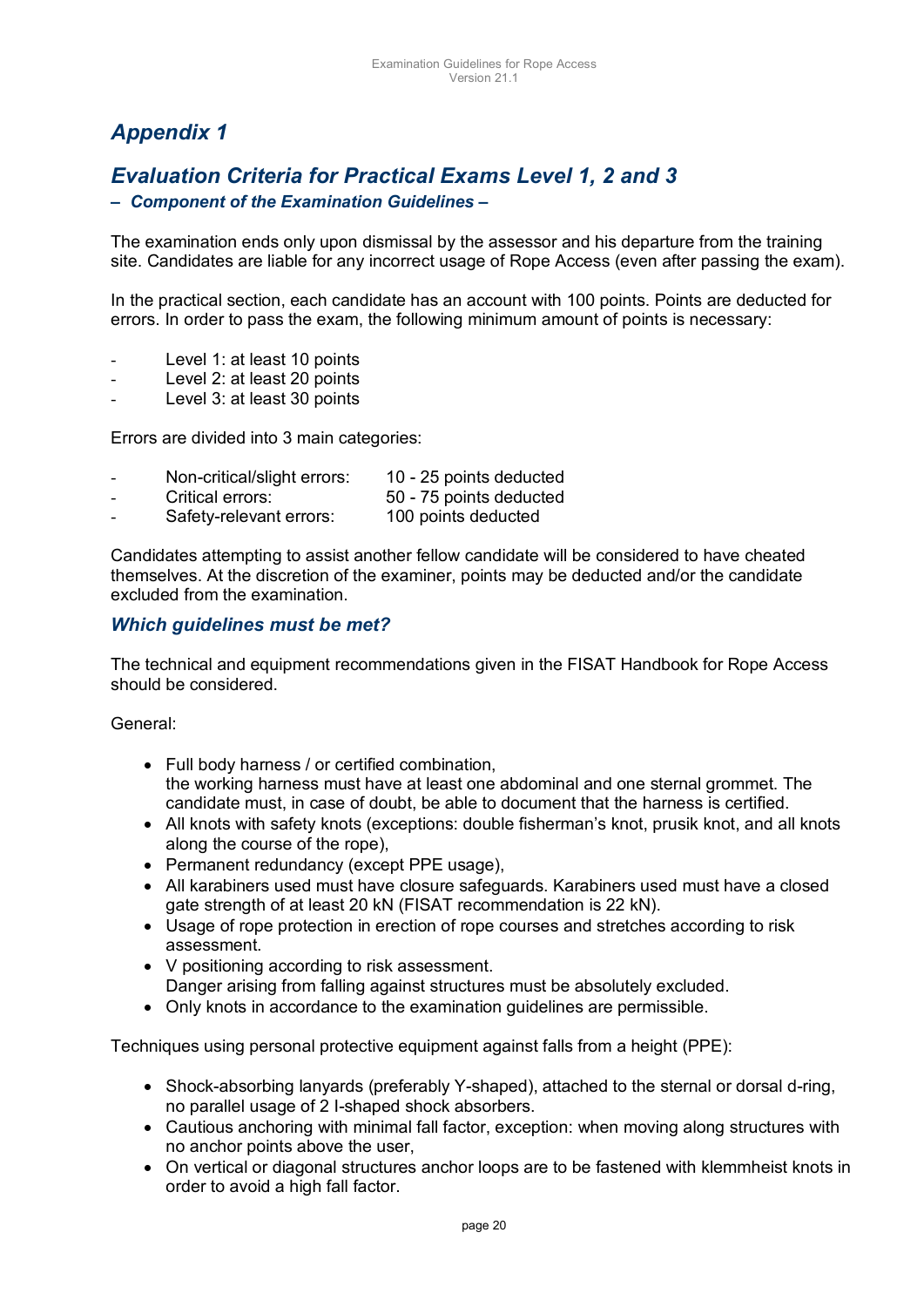Vertical techniques:

- Descenders to be attached to the central d-ring or work seat.
- Karabiner closures for descenders must be directed downwards and towards the body.
- Back-up device and fall-arrest systems on a sternal grommet.
- Descent always with rerouting of the braking rope from the descender to add friction. (Exception: short re-positioning, 50 cm or less)
- When interrupting descent, the descender must be locked.
- When ascending with rope clamps, a connection between harness and handled ascender is mandatory.
- When positioning and ascending with rope clamps, according to the level of danger, the clamp must be secured with karabiners in the upper holes (e.g. oblique load).
- Edge transition: safety of the user and ergonomics need to be considered. Elongation of the rope needs to be eliminated from the system before loading the working line.

Horizontal techniques:

- Moving beneath structures with static connection and fall arrest system for safety (recommendation: use a dynamic means of connection and no static connections).
- Moving beneath structures and aid climbing (traversing) with two forms of connection and a third connection as backup, when passing obstacles.
- Rigging of diagonal and horizontal tension lines with one travelling pulley and two people,
- Moving along diagonal tension lines, always redundant (2 fall-arrest systems, 2 systems against uncontrolled descent).
- Moving along horizontal tension lines, both horizontal lines must be used simultaneously and both connections to the harness need to enclose both ropes.
- Usage of beam clamps and movable beam clamps: selection and installation of beam clamps as per manufacturer's user instruction.

Mechanical advantage pulley systems:

- Definitions: travelling pulley, fixed pulley, simple pulley system, compound pulley system, complex pulley system, in-line pulley system, ganged pulley systems, ratchet / reverse lock systems: reversible, irreversible.
- Construction and explanation of a sufficient pulley system according to instructions (e.g. hauling a load of 200 kg with a (theoretical) force of 50 kg.
- Equipment provided to fulfill the task: maximum of 3 single sheave pulleys, 1 self-braking descending device, 2 rope clamps or prusik slings
- All strains of rope have to be parallel.
- Rope clamps as reverse brakes must be installed on the burden free end of the pulley system. No rope clamps with teeth may be used to place a pulley system on a load bearing system if the load exceeds the load of one person.
- What are the required theoretical forces (without loss for friction)?
- What loads are effective at the anchor point?
- A maximum load of 250 kg may be moved with rope access equipment.

### Rescue:

- The rescue load is to be attached to the load bearing karabiner of the rescuer's descending device. This main connection ensures that the load is transferred to the main line rather than to the harness of the rescuer.
- All connections have to be attached at the casualty's sternal d-ring in order to guarantee an upright hanging position.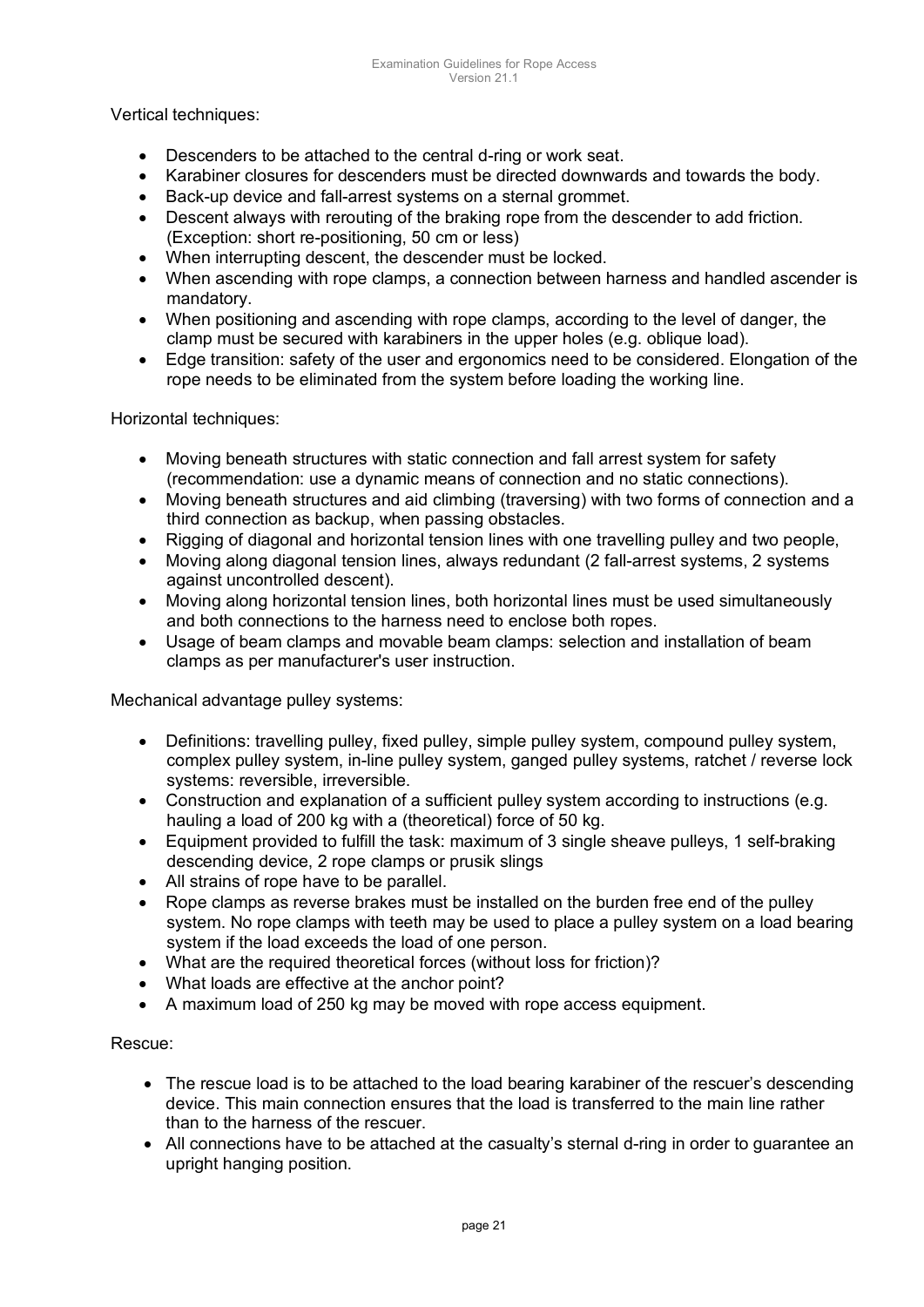- A backup is to be established from the central d-ring of the rescuer's harness to the casualty.
- For standard active rescue to the ground, both backup devices may remain on the ropes.
- Additional friction needs to be added to the braking rope of the descending device with adequate measures.
- When lowering a load with a descent device (passive rescue), the breaking rope must be diverted.
- Rescue from horizontal tension lines or structures, active or passive; rescue ropes should be pre-rigged and fitted with carabiners on the ground for better supervision.
- Passive rescue with descent device and backup device; main line and safety line may be attached to the casualty with karabiners.
- For active rescue from PPE/structure/horizontal tension lines, only backup devices suitable for a two person load are to be used. Attention: redundant connection between rescuer and casualty. The operating mode of shock absorbing lanyards may not be impeded.
- Improvised rescue to the top with pulley systems while ropes are quided over a 90° edge: reversible reverse lock systems; exception: when first pulling on the rescue load to create a rope loop for installation of the reverse lock system.
- Equipment allowed when performing the rescue drill "improvised rescue to the top": suitable fall protection for the rescuer, 1 descending device, 1 back-up device (alternative: additional descending device or certified hitch cord), 2 pulleys, 2 rope clamps (alternative: 2 certified hitch cords), 1 work positioning lanyard, 1 sling (max. 2 meters), additional karabiners. Provision of additional equipment like double pulleys or pre-rigged pulley systems is not allowed.
- The weight to be lifted during the improvised rescue to the top has to be minimum 80 kg. The load needs to be lifted a minimum of 2 m. The drill is finished when the original situation is re-established (rescue load hanging in the working line).
- For rescue to the top, the helpless person's safety line must be shortened by means of an auto-locking descent device (EN 12841:2006 Type C), backup device (EN 12841:2006 Type A) or friction hitch using a certified sling (EN 795 of EN 566). Ensure simplicity and visibility of the pulley system.
- Diagonal tension lines rescue: active, rescuer approaches from above or below, rescue downwards to the anchor point of the tram line.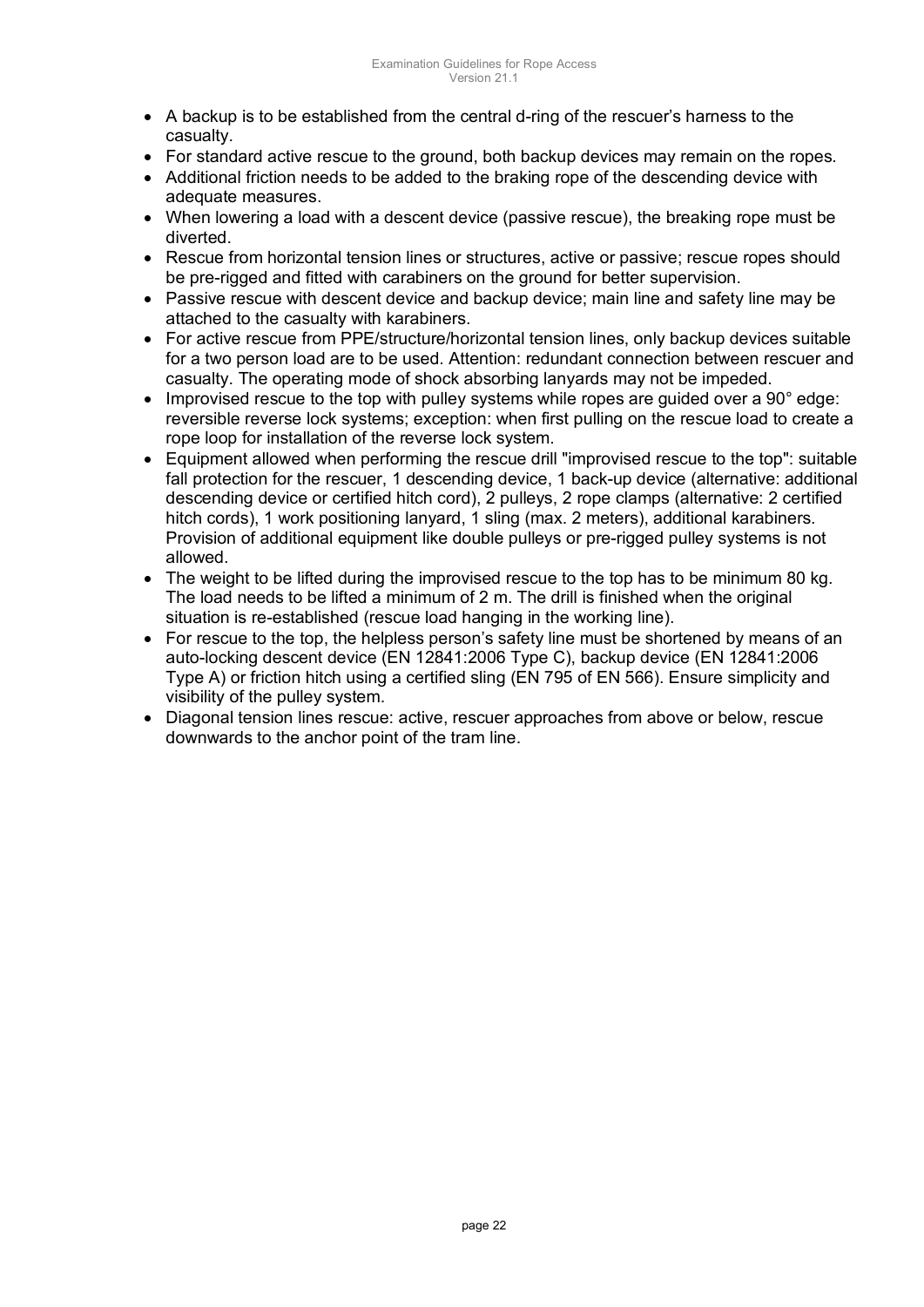### *What requires particular attention?*

- Blocking the descent device when interrupting descent.
- Transition from descent device to chest ascender must be done smoothly, insufficient caution will be graded.
- No slack in the safety line when ascending.
- Using a connection between the harness and the handled ascender during ascent with chest ascender. This connection must be detachable in order to be able to detach the handled ascender in emergencies for example.
- Placing an emergency call when beginning rescue drills (simulated).
- Careful handling of the casualty during rescue drills.
- No lateral load on the closure of the load bearing karabiner from the descent device after taking on the rescue load.
- All connecting karabiners must be locked (karabiner: descent device, connection with the helpless person, safety device).
- During descent with the casualty, the connection to the backup/safety device must be maintained above the arm.
- Casualty does react: sitting position or lying flat on the ground
- Casualty does not react: recovery position (as in the first-aid course)
- Re-belay/interim anchor: always ensure redundancy
- Re-belay/interim anchor : consider lateral load on the karabiner
- Rescue to the top: proper placement of the load-bearing system in the descent device
- Rigging horizontal or diagonal tension lines: free ends of the ropes must be secured, descending devices must be tied off.
- When traveling moving on tension lines: passing obstacles (e.g. re-belays) with additional backup (third connection).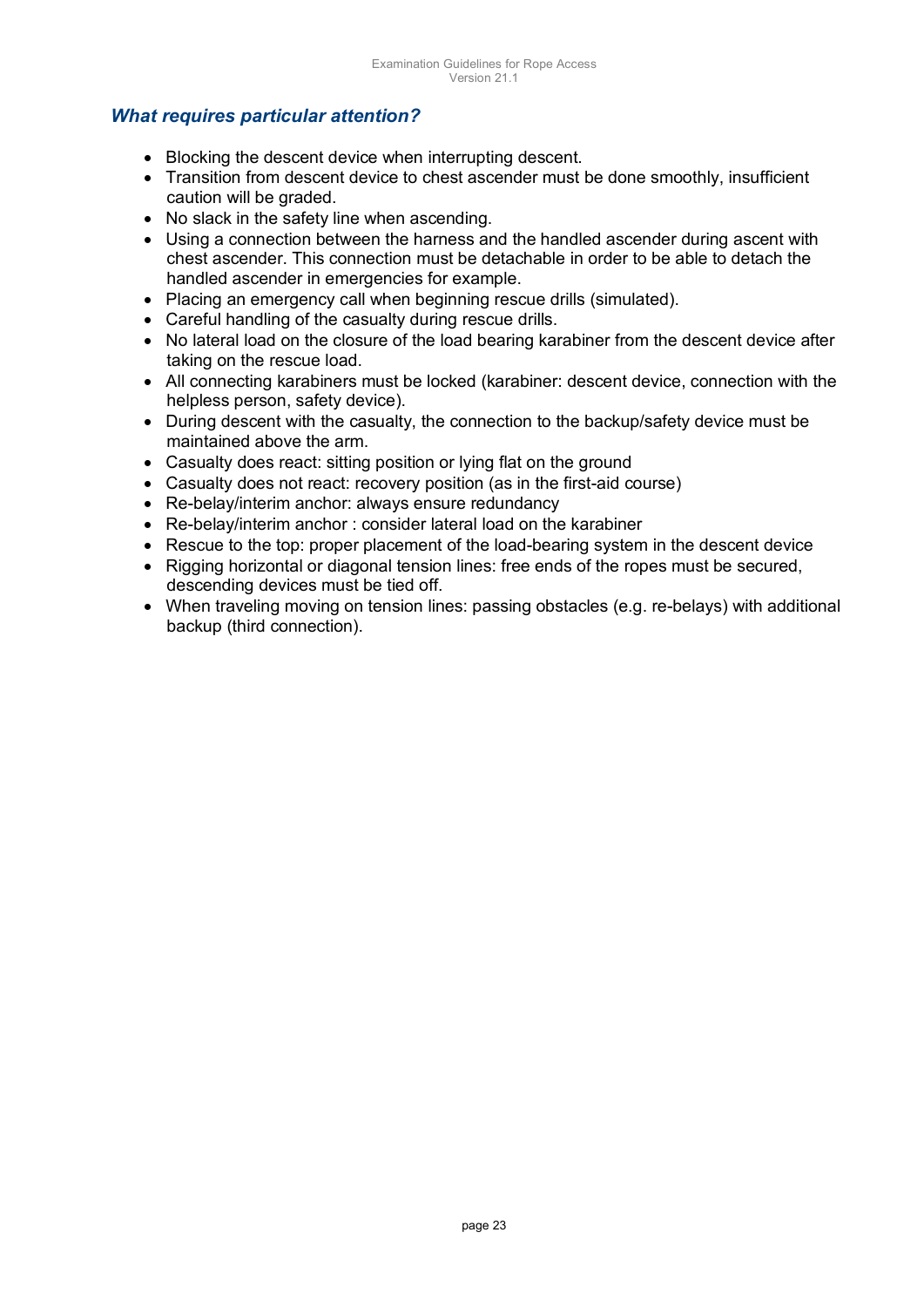# *Appendix 2*

# *Minimum Requirements for Examination Sites*

### *– Component of the Examination Guidelines –*

In order to ensure undisturbed, smooth operation and conditions suitable for Rope Access for the candidates and the team of assessors from FISAT, examination sites must meet the following minimum requirements.

In the cases of discrepancies in one or more points of these minimum requirements, the assessor is authorized and obligated to reject the examination site, as per 4.2.2 of the examination guidelines and after consultation of a FISAT representative.

All costs arising there from are the responsibility of the training company.

### **General requirements:**

- Easy accessibility, eventually with public transportation as well.
- Entrances, pathways, and emergency exits must be free of obstacles and have sufficient lighting.
- In case of emergency, participants must be able to leave any and all parts of the site quickly and safely.

### **Organizational requirements:**

- Examination sites should in general meet the requirements for worksites according to valid guidelines (sanitary facilities, ventilation, lighting).
- A first aid kit in accordance with DIN 13157 or DIN 13169 must be available at the examination site, it must be clearly marked and accessible at all times.
- It must always be possible to place an emergency call in case of emergency.
- At least one responsible person of the training company who is familiar with the internal procedures must be available on site at all times for clarification of any points open to discussion.

### **Technical requirements:**

- a) Theoretical exam:
- There must be a closed room of sufficient size for the number of candidates taking the exam to complete the written portion of the examination.
- Noise levels must be low enough to permit concentrated work.
- The examination room must have suitable temperature during the written exam.
- Seating must permit enough room between candidates to exclude any attempts at cheating.
- The assessor must have a separate workplace with seat from which he has a view of all candidates.
- b) Practical exam:
- The assessor must have a separate workplace with seat from which he has a view of all candidates.
- The practical exam site must provide protection for the candidates against extreme weather conditions (temperature, humidity, wind).
- The practical exam site must ensure that candidates are not disturbed by undue noise levels or harmful effects from gases, vapors, dust, etc.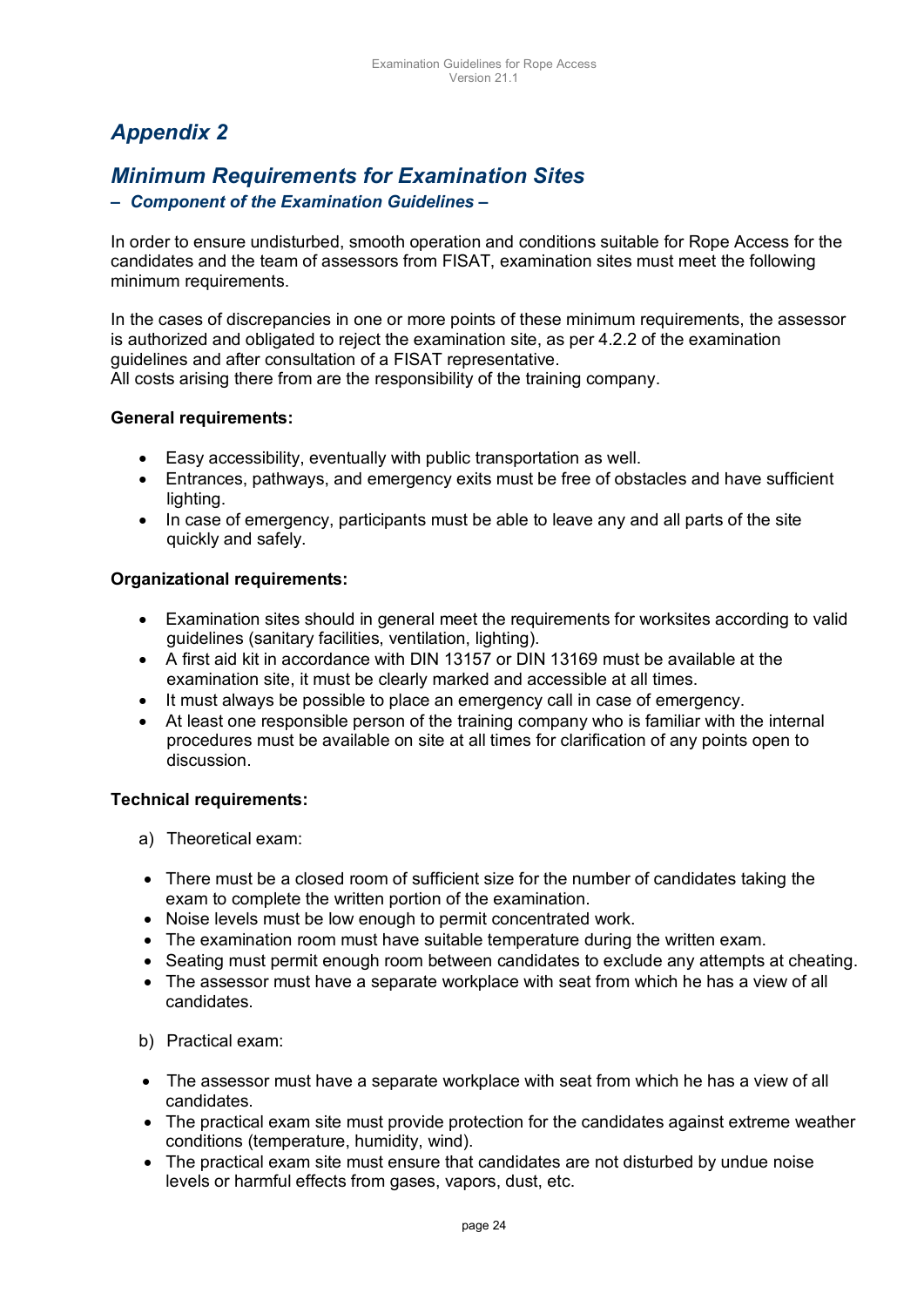- The floor/ground must be free of anything that could cause slips and trips.
- Slipping or falling on the way to the installed ropes must be excluded by means of appropriate measures.
- The practical exam site must provide sufficient height for vertical ropes with a minimum length of 5 m and horizontal anchor points at a minimum height of 4.5 m. Appropriate measures must be taken to prevent candidates from hitting the floor/ground when falling in the backup/safety system.
- The practical exam site must provide all installations for proper conduct of all content and techniques for the individual examination levels.
- For the techniques "edge transition" and "improvised rescue to the top" a platform with the following measurements and characteristics has to be installed:
	- platform at least 3 m high on which a technicians can operate
	- measurements of the platform at least 1,5 m wide by 2 m deep
	- the edge has to be constructed in a way that repelling is safely possible without any additional rope protection. Use of roll modules is not allowed.
	- at least two adequate anchor points for a rope access system (working line and safety line)
	- ropes have to be anchored at least 2 m from the edge and maximum 50 cm over the platform
	- at least two additional anchor points for use of PPE against falls from a height
	- the platform has to be safe in terms of access and usage
- The exam site must provide enough space and ropes to have five participants performing at the same time
- Anchor points or installations where safety lines are anchored, must be in accordance with DIN EN 795 or DIN 4426. Anchor points or installations where working lines are anchored, must be in accordance with DIN EN 795 or DIN 4426 and bear a Work Load Limit (WLL) of at least 3 kN per technician without deformation. When a single installation (e.g. a beam) is used to anchor ropes for more than one technician, the assumed load has to be increased accordingly. Breaking strength and WLL must be calculated or estimated in a comprehensible way and documented in the risk analysis for the respective examination site. Static calculations are preferred.
- When using scaffolding as anchor devices, the training company must provide a comprehensible documentation of its suitability. Individual anchor points must be indicated in the results of the suitability test. When using scaffolding as work scaffolding, it must be in accordance with TRBS 2121 Part 1 or the user's protection against fall must be ensured by other appropriate means.
- For examinations outdoors, the assessor must be guaranteed access to a dry environment at all times to fill in the examination form without having to interrupt the course of the examination to do so.
- In accordance with point 4.2.3 of the examination guidelines, immediate rescue of all participants must be ensured by the hosting training company. This may be provided by the presence of a fully equipped trainer or by technical means, such as a cherry picker, ladders, or rolling scaffolds.
- The examination site must have sufficient natural or artificial light.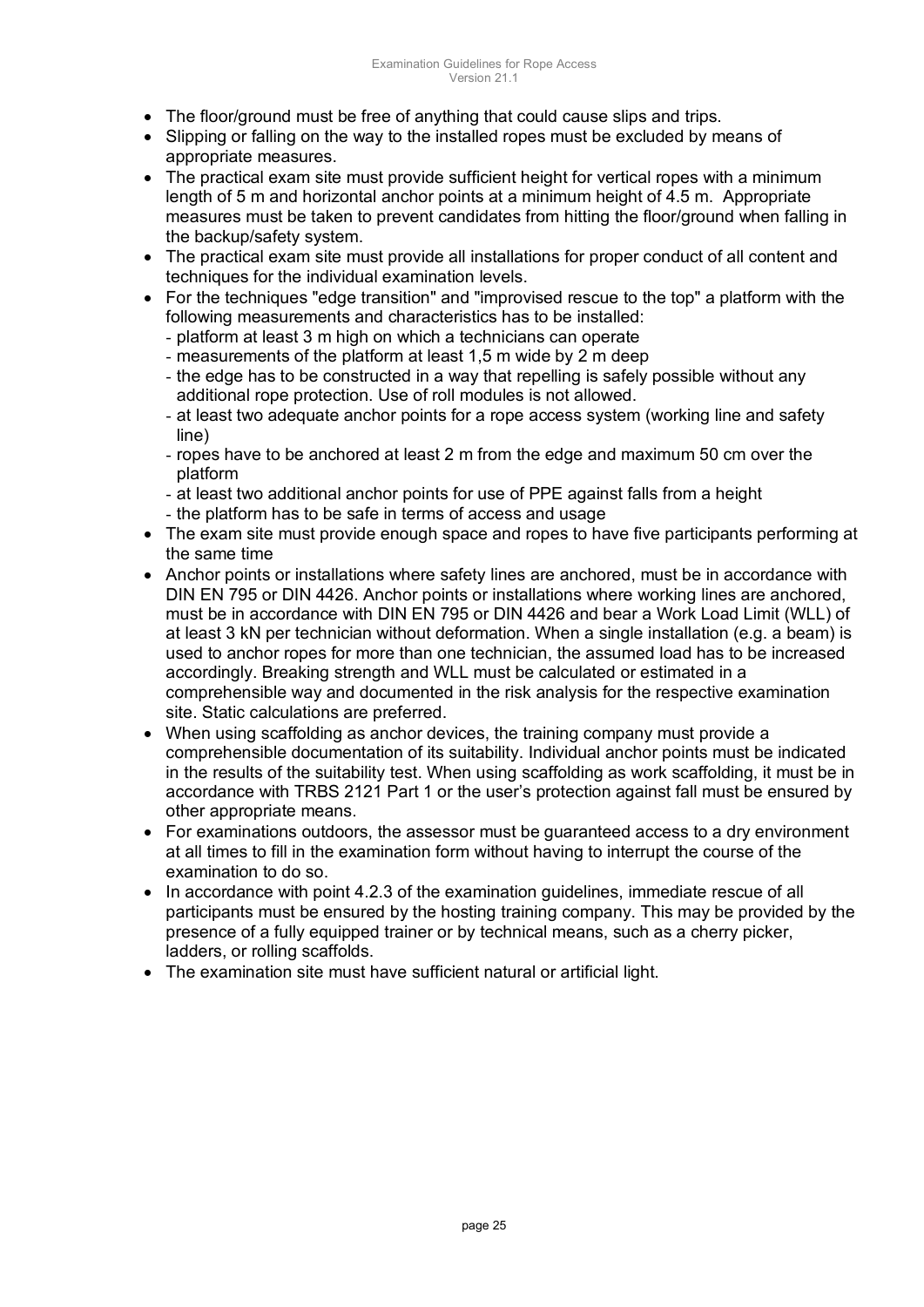# **Checklist for self-monitoring of practical and theoretical exam sites**

### 1. General Information

| Complete name of the training<br>company                                         |  |
|----------------------------------------------------------------------------------|--|
| Name of the manager / managing<br>director                                       |  |
| Company address / registered office                                              |  |
| If differing from the registered office:<br>address of the theoretical exam site |  |
| If differing from the registered office:<br>address of the practical exam site   |  |

#### 2. Location

| No. | Requirement                                                                         | yes | no |
|-----|-------------------------------------------------------------------------------------|-----|----|
| 2.1 | Reachable with public transportation?                                               |     |    |
| 2.2 | Easily reachable by car and availability of enough parking spaces?                  |     |    |
| 2.3 | Theoretical and practical exam sites at the same location?                          |     |    |
| 2.4 | Theoretical and practical exam sites on different locations (varying<br>addresses)? |     |    |

### 3. Theoretical Exam Site

| No. | Requirement                                                                         | Yes | no |
|-----|-------------------------------------------------------------------------------------|-----|----|
| 3.1 | Sufficient ground space and seating for the number of participants?                 |     |    |
| 3.2 | Separate workplace for the assessor?                                                |     |    |
| 3.3 | Sufficient lighting?                                                                |     |    |
| 3.4 | Room temperature controllable?                                                      |     |    |
| 3.5 | General conditions (noise, temperature, ventilation) suitable for an<br>assessment? |     |    |
| 3.6 | Route ways clear and undisguised?                                                   |     |    |
| 3.7 | Escape routes existing and clearly marked?                                          |     |    |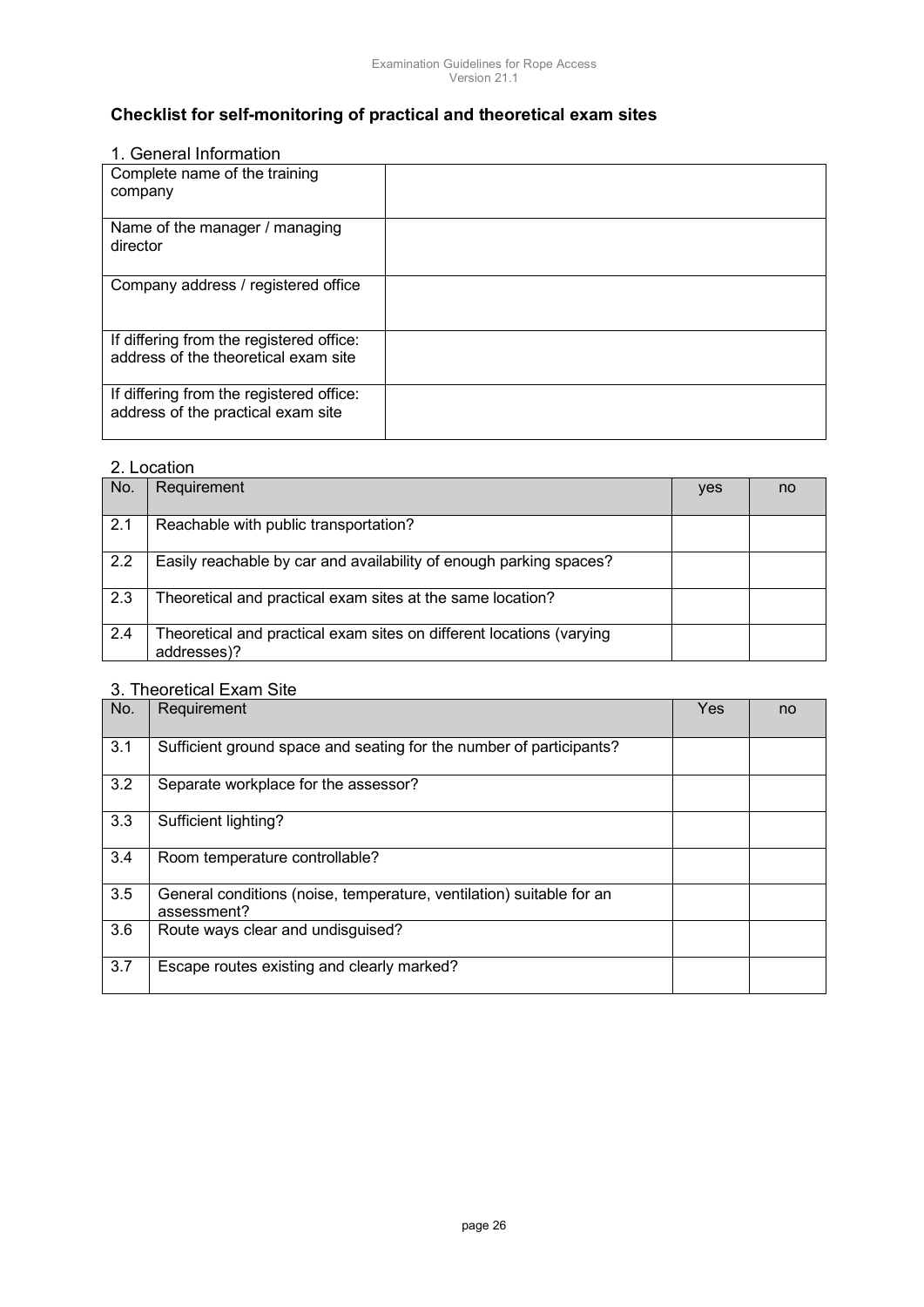#### Examination Guidelines for Rope Access Version 21.1

| No.  | Requirement                                                      | Yes | no |
|------|------------------------------------------------------------------|-----|----|
| 3.8  | Escape routes clear and undisquised?                             |     |    |
| 3.9  | Emergency and evacuation plan available?                         |     |    |
| 3.10 | Fire extinguishers available?                                    |     |    |
| 3.11 | Fire extinguishers inspected and inspection intervals respected? |     |    |
| 3.12 | First-aid kit available?                                         |     |    |
| 3.13 | First-aid kit inspected and inspection intervals respected?      |     |    |
| 3.14 | Sanitary facilities available?                                   |     |    |
| 3.15 | Washing facilities available?                                    |     |    |
| 3.16 | Sanitary and washing facilities in good and clean condition?     |     |    |

#### 4. Practical Exam Site

| No.  | Requirement                                                                                         | Yes | no |
|------|-----------------------------------------------------------------------------------------------------|-----|----|
| 4.1  | Risk assessment for the practical exam site available?                                              |     |    |
| 4.2  | Area for practical exercises clearly marked and/or cordoned off?                                    |     |    |
| 4.3  | Anchor points inspected?                                                                            |     |    |
| 4.4  | When using parts of the building to anchor ropes: static calculation<br>available?                  |     |    |
| 4.5  | When using scaffolding: documentation of suitability and name of the<br>erecting company available? |     |    |
| 4.6  | Sufficient ropes available for the number of participants?                                          |     |    |
| 4.7  | Required total height of 5 m respected?                                                             |     |    |
| 4.8  | Minimum of five anchor points for horizontal aid climbing available?                                |     |    |
| 4.9  | Required horizontal tram line height of 4,5 m respected?                                            |     |    |
| 4.10 | Structure for horizontal access techniques (minimum height: 4,5 m)<br>available?                    |     |    |
| 4.11 | Use of beam clamps possible and beam clamps available?                                              |     |    |
| 4.12 | Platform for edge transition (90°-edge) available?                                                  |     |    |
| 4.13 | Platform for the rescue drill improvised rescue to the top available?                               |     |    |
| 4.14 | Diagonal tensioned lines available?                                                                 |     |    |
| 4.15 | Work equipment that needs frequent inspection in use? (e.g. ladders, lifts<br>or cherry pickers)    |     |    |
| 4.16 | Work equipment (pls. see 4.16) inspected and inspection intervals<br>respected?                     |     |    |
| 4.17 | Adequate number of rope access kits available?                                                      |     |    |
| 4.18 | Rope access kits (rental equipment) inspected and inspection intervals<br>respected?                |     |    |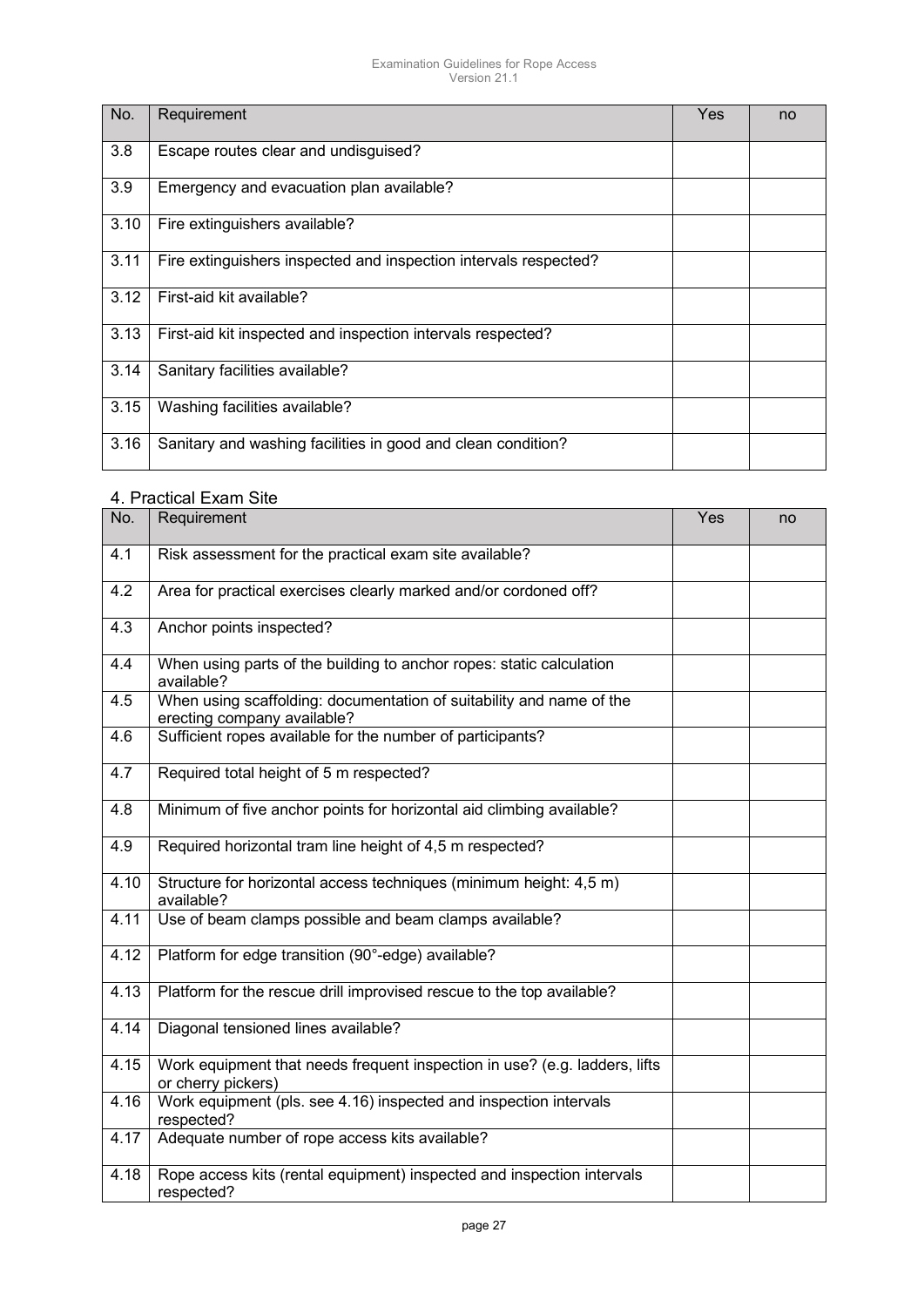#### Examination Guidelines for Rope Access Version 21.1

| No.  | Requirement                                                                         | Yes | no |
|------|-------------------------------------------------------------------------------------|-----|----|
| 4.19 | Inspection records available?                                                       |     |    |
| 4.20 | Sufficient lighting?                                                                |     |    |
| 4.21 | Room temperature controllable?                                                      |     |    |
| 4.22 | General conditions (noise, temperature, ventilation) suitable for an<br>assessment? |     |    |
| 4.23 | Route ways clear and undisguised?                                                   |     |    |
| 4.24 | Escape routes existing and clearly marked?                                          |     |    |
| 4.25 | Escape routes clear and undisguised?                                                |     |    |
| 4.26 | Emergency and evacuation plan available?                                            |     |    |
| 4.27 | Fire extinguishers available?                                                       |     |    |
| 4.28 | Fire extinguishers inspected and inspection intervals respected?                    |     |    |
| 4.29 | First-aid kit available?                                                            |     |    |
| 4.30 | First-aid kit inspected and inspection intervals respected?                         |     |    |
| 4.31 | Sanitary facilities available?                                                      |     |    |
| 4.32 | Washing facilities available?                                                       |     |    |
| 4.33 | Sanitary and washing facilities in good and clean condition?                        |     |    |

#### 5. Miscellaneous

| No. | Requirement                                                                                                                                  | Yes | no |  |
|-----|----------------------------------------------------------------------------------------------------------------------------------------------|-----|----|--|
| 5.1 | Method statement for rope access training available?                                                                                         |     |    |  |
| 5.2 | General instructions on fire and accident prevention carried out by the<br>training company?                                                 |     |    |  |
| 5.3 | FISAT note on data protection implemented in the training company's<br>procedure? Note on data protection countersigned by all participants? |     |    |  |

**Important notice:** this checklist is a document that can be used to support a training provider in finding a suitable location for rope access training according to FISAT standards. It contains the essential points of appendix 2 of FISAT's examination guidelines for rope access. Use is voluntary and completion of this list does not exempt the training company from the obligation to prepare necessary documentation for rope access training and to comply with legal requirements.

\_\_\_\_\_\_\_\_\_\_\_\_\_\_\_\_\_\_\_\_\_ \_\_\_\_\_\_\_\_\_\_\_\_\_\_\_\_\_\_\_\_\_ \_\_\_\_\_\_\_\_\_\_\_\_\_\_\_\_\_\_\_\_

Date and Place **Printed Name Date and Place Printed Name** Signature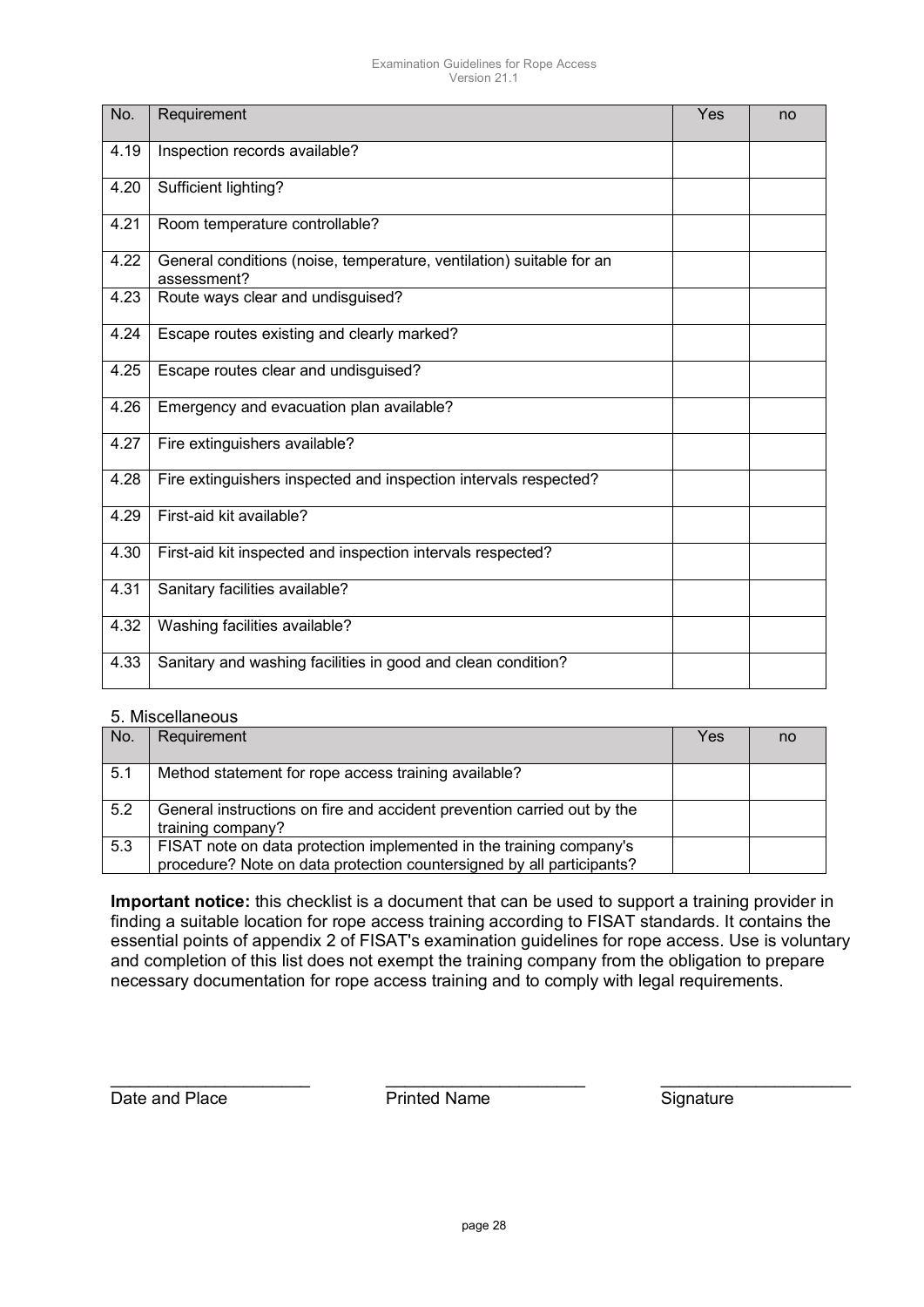# *Appendix 3*

# *Alternative Rendering of the Practical Experience to be Documented*

### *– Component of the Examination Guidelines –*

In accordance with the European guidelines for validation of informal and non-formal learning and the results of the European-promoted research project EPCRA (European Professional Certificate for Rope Access / project number 2013-4329/539262 LLP-1-2013-1-FR-LEONARDO), a recognition system for relevant work experience acquired in a non-formal context was implemented. Essentially, the duration and type of activity are used as criteria in order to be able to determine and validate competences. The recognition system is structured in two phases:

Phase 1: Evaluation of the documentation through an independent jury

Phase 2: Review and validation through an independent jury

General prerequisites

- The applicant must be at least 21 years old.
- The applicant must hold a valid first-aid certificate as outlined in 2. Admission of the examination quidelines.
- The applicant must have successfully completed the level 2 exam. The validity of level 2 qualification must not be more than 6 months in the past. According to 7.2 of these examination guidelines, equivalent qualifications from other organizations may be accepted upon request. The decision on acceptance shall be made on a case to case basis by written application to FISAT ZertOrga GmbH.

### **Phase 1**

The documentation which will demonstrate relevant experience in the area of rope access and positioning techniques must be given to the FISAT office, either as paper mail or as an email attachment (PDF only). Receipt is confirmed in writing. The documents are viewed by a jury made up of two appointed assessors and the department manager for safety & training. The decision on the invitation to the validation interview (phase 2) must be made with a majority of 2/3. The applicant will be informed of the decision in writing. If necessary, documents will be requested subsequently and the decision will be delayed. There is no legal claim to participation in the validation interview.

### **Documentation to be submitted / minimum contents**

The applicant provides information on his or her professional work and the craft performed based on the documentation and presents excerpts of construction sites, assembly places or other rope access operations, where special requirements to the access method had to be met.

The documentation must contain at least the following documents:

### **1. General curriculum vitae**

Personal data and chronological presentation of school education and professional training. It must be documented that an appropriate education has been completed in addition to the activities in the rope access industry, which qualified the candidate for the work performed to date in high workplaces.

Copies of certificates or exams that are connected to athletic or personal activities at heights are to be classified in this general part.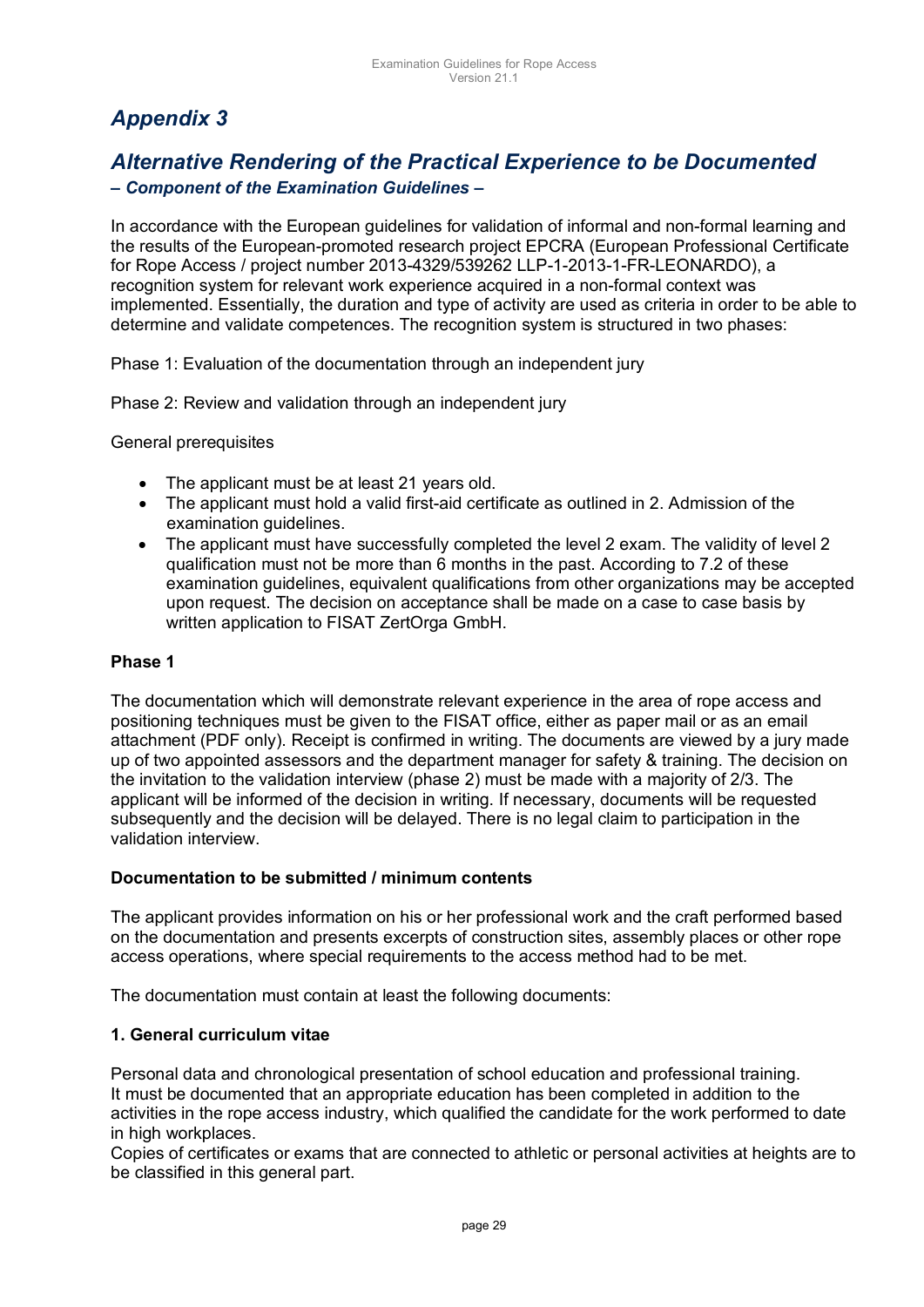### **2. Professional experience in the area of rope access and positioning techniques and related procedures**

List of the workplaces, assembly or construction sites in or on which the applicant has conducted operative work using rope access and positioning techniques. A form template is provided as support.

Copies of the training certificates, titles and certificates in the area of rope access, use of PPE against falls from a height, tree care, rope rescue, stage rigging, etc.

Copy of the proof of physical suitability.

Copy of the proof of first-aid training.

Copy of the correctly rendered FISAT logbook.

#### **3. Presentation of three different work situations that are of special relevance for the applicant regarding access or work to be performed while using rope access**

At least three DIN A4 pages (font size 12, line spacing 1.5) per reported work situation are required. The share of pictures and sketches must not exceed 30% of the total scope. The following items must be considered in the description:

- Ordering company, naming a contact
- Description of the applicant's role in the company
- Work performed
- Working environment
- Third parties / crafts on site
- Description of the access to the workplace
- Duration of the project (rigging, access and time for the work)
- Number of employees and rope access technicians
- Description of the applicant's own role in operative processing of the deployment (work and access situation)
- Special risks and implemented protective measures
- Summary and analysis (self-reflection)

### **Evaluation criteria**

- Document presentation
- Description of professional experience
- Short presentation of the company
- Description of the projects
- Description of the different working situations
- Role of the applicant in project processing
- Selection of the described projects and work tasks
- Description of the means to prevent accidents at the workplace
- Review of the methods used to prevent danger
- Correct use of the relevant technical terms

Orthography, expression and style are not evaluated.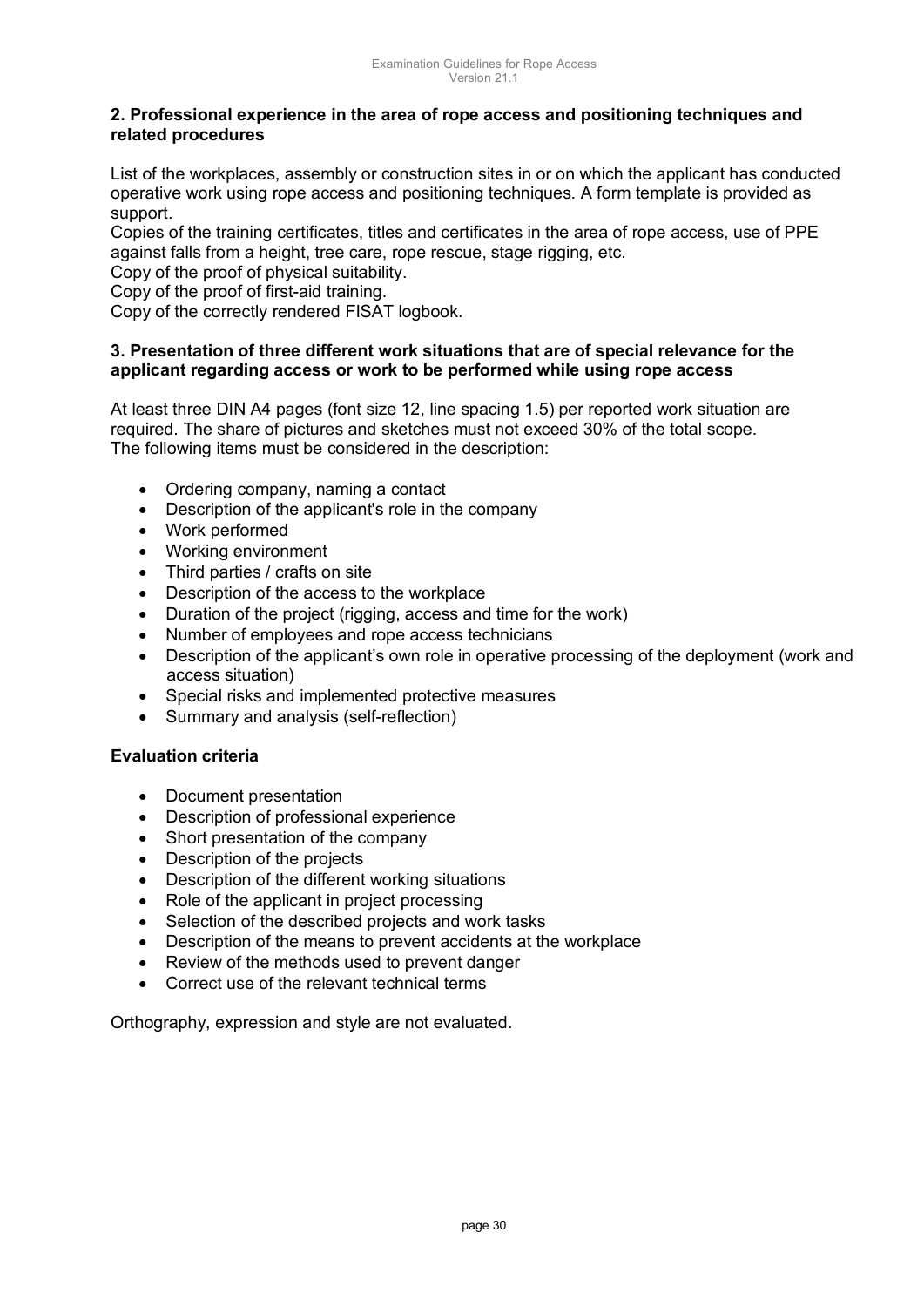### **Phase 2**

The applicant is questioned for 45 minutes regarding the submitted documents. The jury reviews the professional experience and general knowledge of the candidate. The total time of the interview is made up as follows:

- Presentation of curriculum vitae and general professional experience 10 minutes
- Backgrounds and validation of the three submitted projects 20 minutes
- Review of general knowledge of rope access and use of PPE against falls from a height 10 minutes
- Consultation of the jury 5 minutes

### **1. Presentation of the curriculum vitae and general professional experience**

The candidate presents his or her own work experience for 10 minutes and describes his or her career based on the previous degrees, employments and jobs. The presentation is based on the curriculum vitae submitted in writing.

### **Evaluation criteria**

- Presentation of professional experience
- Selection and description of the projects
- Description of the candidate's own role in the projects
- Description of special risks and measures taken
- Presentation of the access and working methods applied

### **2. Background and validation of the three submitted projects**

Within a period of 20 minutes, the jury asks questions on the candidate's relevant professional experience. The dossier, in particular the three projects described in detail by the candidate, serves as the basis for discussion. The answers and explanations are reconciled with the project descriptions submitted in writing.

### **Evaluation criteria**

- Ability to assess working and access situations
- Manner and type of preparation for work and access situations
- Handling of extraordinary situations
- Ability to adjust measures taken to the present situation
- Personal attitude
- Experience gained in the area of rope access and positioning technique
- Overall balance of professional work

### **3. Review of general knowledge of rope access and use of PPE against falls from a height**

The jury will review the candidate's general theoretical knowledge for 10 minutes. Questions and subject complexes from the theoretical examinations FISAT Level 1 to Level 3 are used.